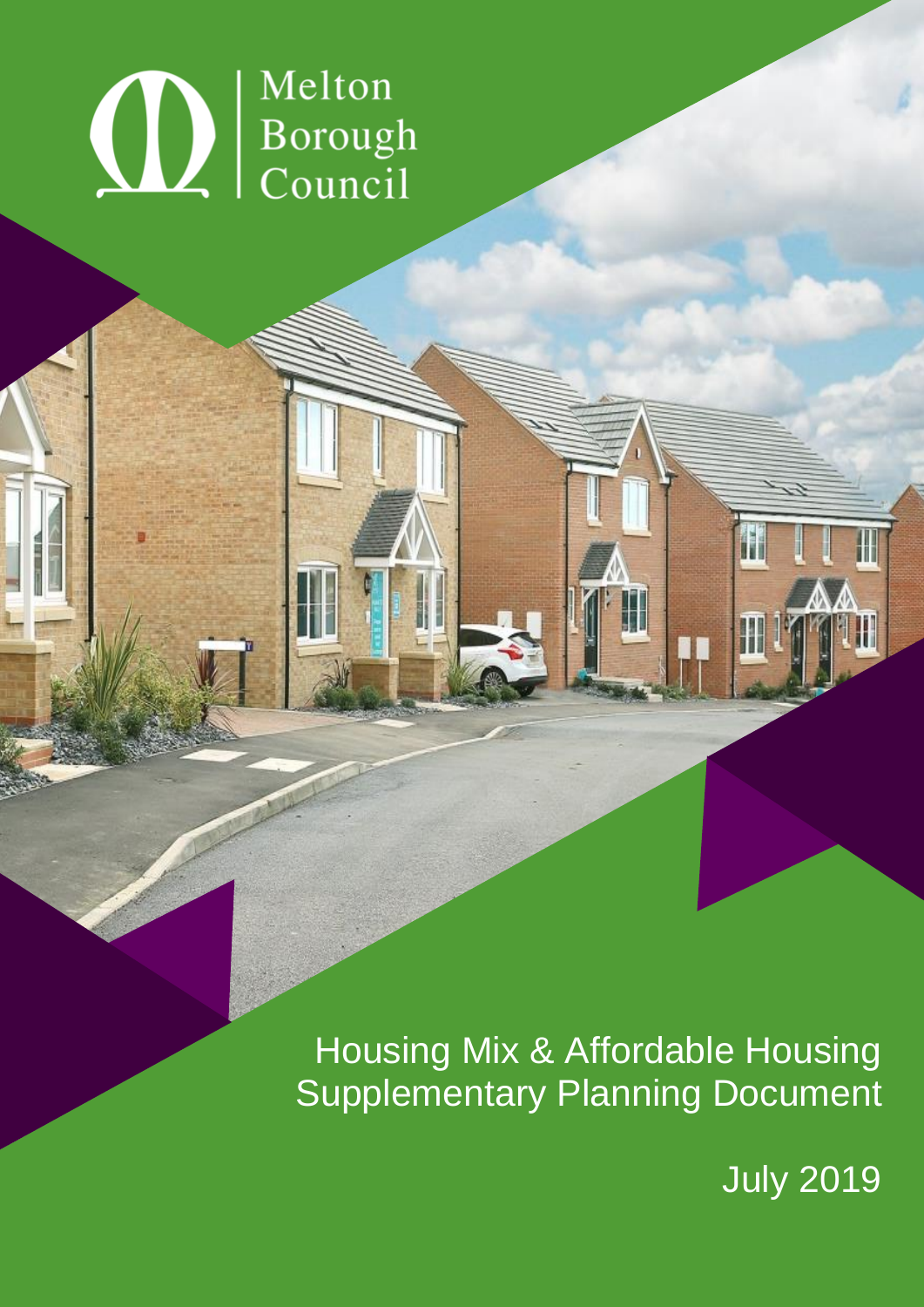| <b>Sections</b>                                                               | Page<br>No.    |
|-------------------------------------------------------------------------------|----------------|
| 1. Introduction                                                               | $\overline{2}$ |
| 1.1 What is a Supplementary Planning Document (SPD) and why is it needed      | $\overline{2}$ |
| 1.2 The National Planning Policy Framework and local policy context           | $\overline{2}$ |
| 1.3 What housing mix is                                                       | $\overline{2}$ |
| 1.4 What affordable housing is                                                | 3              |
| 1.5 Neighbourhood Development Plans and how they relate to the Local Plan and | 3              |
| this SPD                                                                      |                |
| 1.6 Thresholds for affordable housing provision and our preferred housing mix | 4              |
| 2. Affordable Housing Need                                                    | 5              |
| 2.1 Affordable housing need in the Borough of Melton                          | 5              |
| 3. Planning & Negotiation                                                     | 5              |
| 3.1 Summary of the Council's approach to negotiation                          | $\overline{5}$ |
| 3.2 Talking to the Council and Registered Providers (RPs) about Affordable    | $\overline{7}$ |
| Housing                                                                       |                |
| 3.3 Economic Viability                                                        | $\overline{7}$ |
| 3.3.1 Our approach to economic viability assessments                          | $\overline{7}$ |
| 3.3.2 Economic Viability Assessment (EVA) guidance                            | 8              |
| 3.3.3<br>Circumstances where proposals will not be supported on               | 10             |
| the grounds of economic viability                                             |                |
| 3.3.4 EVAs at Outline Stage                                                   | 10             |
| 3.3.5 Viability Reviews (clawback) and deferred payments                      | 11             |
| 3.3.6 Cost Recovery                                                           | 12             |
| 3.4 Residential uses required to contribute to affordable housing             | 12             |
| 3.5 Net development units and affordable housing rounding                     | 12             |
| 3.6 Rural cross-subsidy proposals                                             | 12             |
| 3.7 Occupancy conditions & local connection criteria                          | 13             |
| 3.8 Sub-division of sites                                                     | 14             |
| 3.9 S.106 agreements                                                          | 14             |
| 3.10 Vacant Building Credit                                                   | 15             |
| 4. Delivery                                                                   | 16             |
| 4.1 On site provision                                                         | 16             |
| 4.1.1 Tenure                                                                  | 16             |
| 4.1.2<br>Dwelling mix (types and sizes)                                       | 16             |
| Layout and clustering<br>4.1.3                                                | 17             |
| Design and space standards<br>4.1.4                                           | 17             |
| Timing of provision and phasing<br>4.1.5                                      | 18             |
| <b>Management Arrangements</b><br>4.1.6                                       | 18             |
| 4.1.7<br>Perpetuity                                                           | 18             |
| 4.2 Off site provision                                                        | 19             |
| When off site provision will be considered<br>4.2.1                           | 19             |
| 4.2.2<br>Alternative options                                                  | 19             |
| 4.2.3<br>Calculating the financial commuted sum contribution                  | 19             |
| 4.2.4<br>Enabling fee                                                         | 20             |
| 4.2.5<br>How the commuted sum will be paid (phased payments)                  | 20             |
| 4.2.6<br>How the money will be spent                                          | 20             |
| 4.3 Serviced plots                                                            | 20             |
| 4.4 Older Persons, specialist, extra care and supported housing               | 21             |
| 4.4.3<br>Housing for older people                                             | 21             |
| 4.4.4<br>Specialist housing                                                   | 22             |
| 4.4.5<br>Extra care and supported housing                                     | 22             |
| 5. SPD Monitoring and Review                                                  | 23             |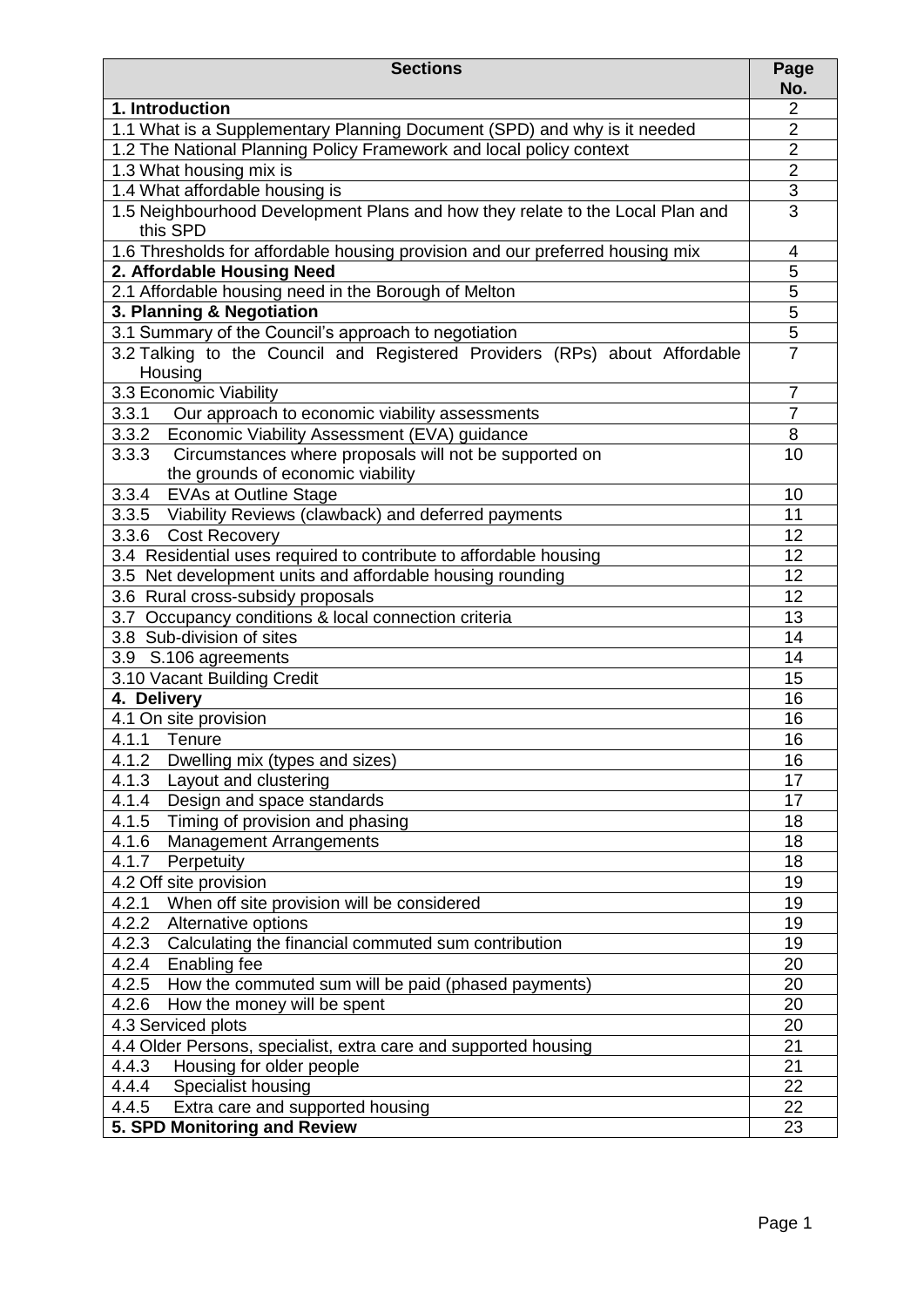# **1. Introduction**

#### 1.1 What is a Supplementary Planning Document (SPD) and why it is needed

- 1.1.1 This SPD is supplementary to the adopted Melton Local Plan, 2011-2036. It provides further detail and guidance on the interpretation of Local Plan policies C2 – Housing Mix, C4 – Affordable Housing Provision and C5 – Rural Housing through Rural Exception Sites, but not new policy. It will be of use to all those with an interest in housing development in Melton Borough.
- 1.1.2 A SPD does not have development plan status but can be a material consideration in planning decisions [\(NPPF 2019](https://assets.publishing.service.gov.uk/government/uploads/system/uploads/attachment_data/file/807247/NPPF_Feb_2019_revised.pdf) Glossary).
- 1.1.3 SPDs were introduced by Part 2 of the [Planning and Compulsory Purchase](https://www.legislation.gov.uk/ukpga/2004/5/contents)  [Act 2004](https://www.legislation.gov.uk/ukpga/2004/5/contents) ("the Act"); the form, content and the process of preparation is set out in Part 5 of the [Town and Country Planning \(Local Planning\) \(England\)](http://www.legislation.gov.uk/uksi/2012/767/contents/made)  [Regulations 2012.](http://www.legislation.gov.uk/uksi/2012/767/contents/made)

#### 1.2 The National Planning Policy Framework and Local Policy Context

- 1.2.1 The National Planning Policy Framework [\(NPPF, 2019\)](https://assets.publishing.service.gov.uk/government/uploads/system/uploads/attachment_data/file/807247/NPPF_Feb_2019_revised.pdf) provides the overarching national requirements for planning policy, which local planning documents must be in conformity with.
- 1.2.2 Government policy on planning for affordable housing and housing mix is set out in paragraphs 61 -64 of the National Planning Policy Framework [\(NPPF,](https://assets.publishing.service.gov.uk/government/uploads/system/uploads/attachment_data/file/807247/NPPF_Feb_2019_revised.pdf)  [2019\)](https://assets.publishing.service.gov.uk/government/uploads/system/uploads/attachment_data/file/807247/NPPF_Feb_2019_revised.pdf). [The Melton Local Plan 2011-2036](https://www.meltonplan.co.uk/adoptedplan) addresses each of the points set out in these paragraphs of the NPPF.
- 1.2.3 There are prominent references to housing mix and affordable housing in the Melton Local Plan's vision, objectives and priorities for the Borough. For example, Strategic Issue no. 2 – amount and type of new housing, to address shortages of numbers and types of new housing suitable for first time buyers, young families and other households on lower incomes. One of the Strategic Objectives of the Local Plan is to "help provide a stock of housing accommodation that meets the needs of the community, including the need for affordable housing".
- 1.2.4 Preparation of this SPD reflects the priority that the Council has given to achieving its housing objectives.
- 1.3 What housing mix is
- 1.3.1 The new [NPPF \(2019\)](https://www.gov.uk/government/publications/national-planning-policy-framework--2) states (in para. 61) that the size, type and tenure of housing needed for different groups in the community should be assessed and reflected in planning policies (including, but not limited to, those who require affordable housing, families with children, older people, students,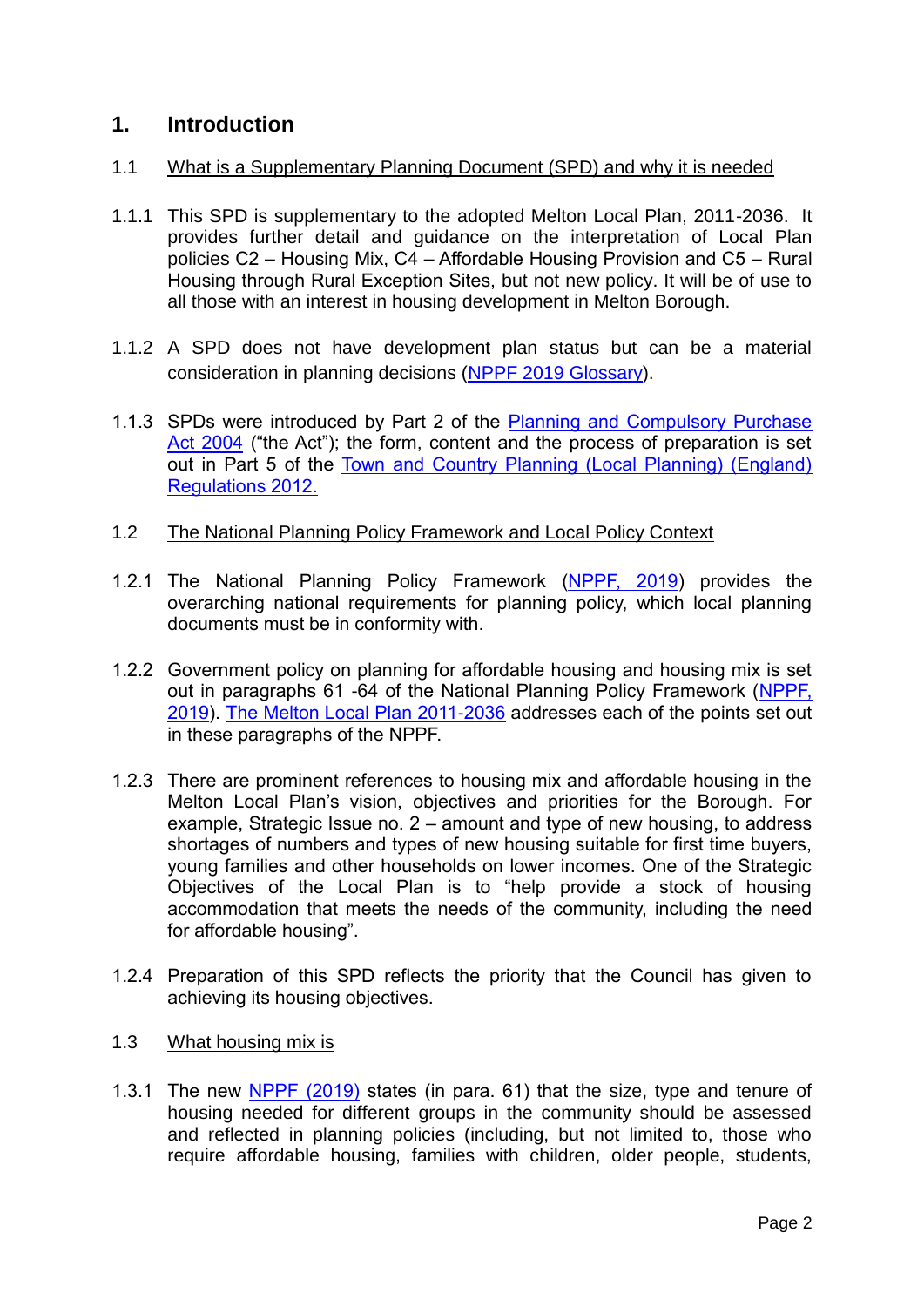people with disabilities, service families, travellers, people who rent their homes and people wishing to commission or build their own homes).

1.3.2 [Local Plan Policy C2,](https://www.meltonplan.co.uk/c2) the housing mix policy, aims to manage the delivery of a mix of house types and sizes to balance the current housing offer, having regard to market conditions, housing needs and economic viability, taking account of site specific circumstances and housing mix information.

#### 1.4 What affordable housing is

- 1.4.1 The definition for affordable housing is in the glossary of the new [NPPF \(2019\)](https://www.gov.uk/government/publications/national-planning-policy-framework--2). This new definition states that affordable housing is: housing for sale or rent, for those whose needs are not met by the market (including housing that provides a subsidised route to home ownership and/or is for essential local workers); and which complies with one or more of the definitions (set out in the NPPF glossary) for the following four main types of housing:
	- Affordable housing for rent
	- Starter homes
	- Discounted market sales housing
	- Other affordable routes to home ownership
- 1.4.2 [Local Plan Policy C4,](https://www.meltonplan.co.uk/c4) the affordable housing provision policy, aims to manage the delivery of around 1300 new affordable homes between 2011 and 2036 in order to balance the housing stock and meet the community's housing needs. Policy levels of affordable housing need to be met as a minimum unless viability evidence supports a deviation from policy.

#### 1.5 Neighbourhood Development Plans and how they relate to the Local Plan and this SPD

- 1.5.1 Our aim is to complement and not contradict what is set out in made Neighbourhood Development Plans. The neighbourhood plans that are made or are in preparation in Melton Borough can be found at [meltonplan.co.uk/neighbourhood-plans.](https://www.meltonplan.co.uk/neighbourhood-plans)
- 1.5.2 The policies of made neighbourhood plans take precedence over existing non-strategic policies in a local plan covering the neighbourhood area, where they are in conflict, unless they are superseded by strategic or non-strategic policies that are adopted subsequently [\(para. 30, NPPF, 2019\)](https://assets.publishing.service.gov.uk/government/uploads/system/uploads/attachment_data/file/807247/NPPF_Feb_2019_revised.pdf).
- 1.5.3 In Melton's case, the policies elaborated on in this SPD are strategic policies. As the local plan was adopted after five neighbourhood plans were made, the provisions of the local plan prevail, and any neighbourhood plans in preparation should support the delivery of local plan policies C2, C4 and C5.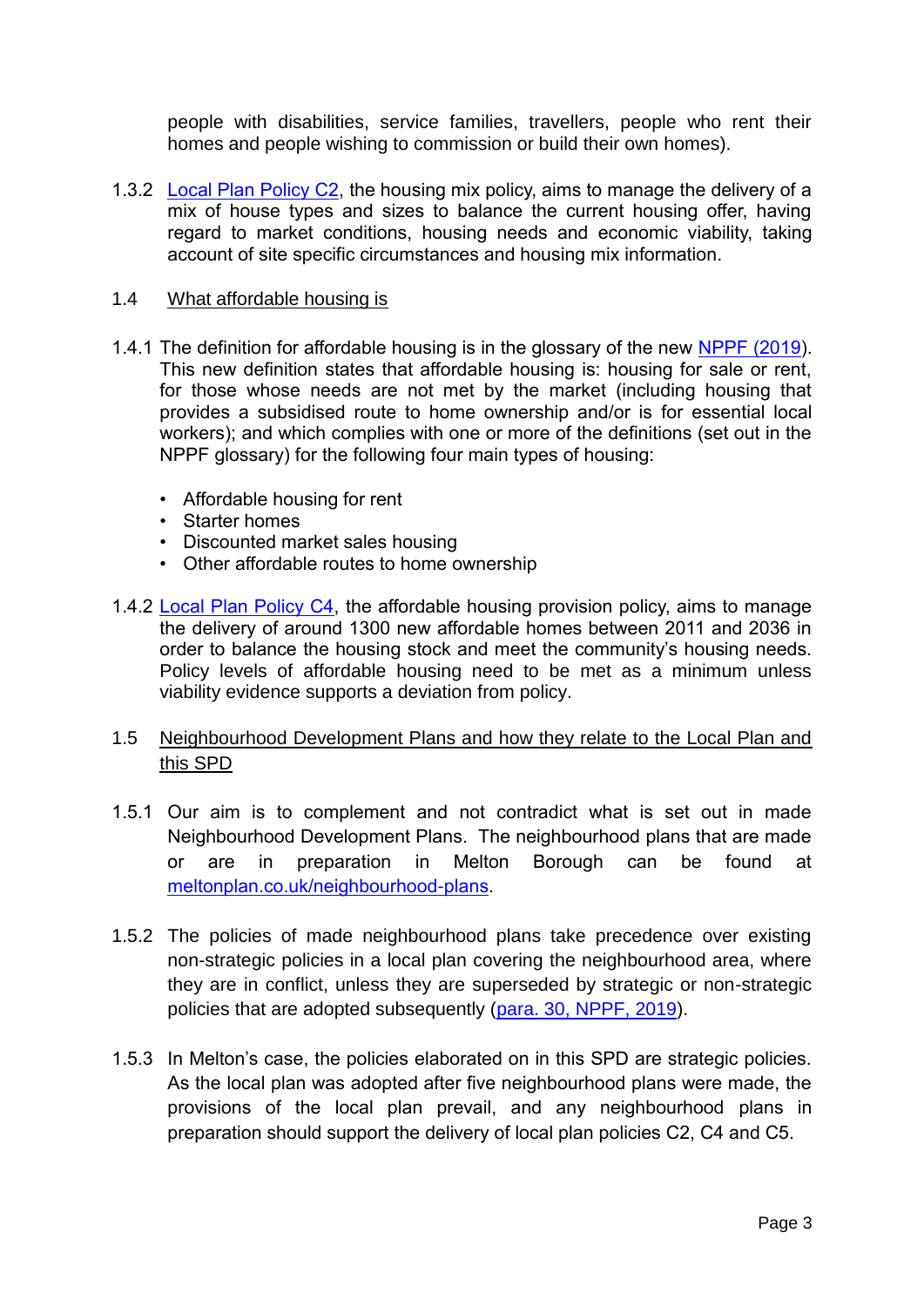#### 1.6 Thresholds for affordable housing provision and our preferred housing mix

- 1.6.1 Residential developments of 11 units or more and/or where the floor space exceeds 1000m<sup>2</sup> meet the threshold for affordable housing provision.
- 1.6.2 The minimum affordable housing requirement varies according to different value areas across the Borough. The value areas are set out in Figure 6 of the Local Plan, and reflect the evidence contained in the whole plan viability assessment [\(MBC/WP5, Revised Local Plan and CIL Viability Study, May](https://docs.wixstatic.com/ugd/d246bd_e40b14c357644f1b8a7887577953b2a2.pdf)  [2017\)](https://docs.wixstatic.com/ugd/d246bd_e40b14c357644f1b8a7887577953b2a2.pdf).
- 1.6.3 Because the whole plan viability only assessed generic site types and sizes and used cautious assumptions throughout, there will be some sites across the Borough which can support the provision of more than the minimum requirement, and the Council will seek to achieve this wherever possible. Examples would be some regular shaped sites, some easier to develop greenfield sites and sites with no abnormal costs. Further guidance can be found in tables 6.1 – 6.6 of the [Revised Local Plan and Community](https://docs.wixstatic.com/ugd/d246bd_e40b14c357644f1b8a7887577953b2a2.pdf)  [Infrastructure Levy viability Study](https://docs.wixstatic.com/ugd/d246bd_e40b14c357644f1b8a7887577953b2a2.pdf) (or subsequent revisions to the whole plan viability assessment) and the SHLAA evidence for the Local Plan (or any subsequent revisions).
- 1.6.4 Residential proposals for developments for 10 or more dwellings should seek to provide an appropriate mix and size of dwellings, which could include extra care and accessible housing.
- 1.6.5 The optimum housing size mix is set out in Table 8 of the [Local Plan \(2011-](https://docs.wixstatic.com/ugd/2778e0_865e0289bce64d46932c93247b3f2d6c.pdf) [2036\)](https://docs.wixstatic.com/ugd/2778e0_865e0289bce64d46932c93247b3f2d6c.pdf) for both market and affordable housing. The [2016 Melton Borough](https://docs.wixstatic.com/ugd/d246bd_bc5be47bc51f463794aea7d92d6206ac.pdf)  [Council Housing Needs Study \(HNS\)](https://docs.wixstatic.com/ugd/d246bd_bc5be47bc51f463794aea7d92d6206ac.pdf) provides the evidence for this. The housing mix requirements will be based on Table 8 having regard to market conditions, housing needs and economic viability, taking account of site specific circumstances, in accordance with policy C2. We also seek to manage a mix of types of housing, and so residential developments, which include bungalows, will be particularly supported.
- 1.6.6 [The Leicester and Leicestershire Housing and Economic Development Needs](https://docs.wixstatic.com/ugd/d246bd_fcf0b00c54f8428a919577e9042f3e8a.pdf)  [Assessment \(HEDNA\),](https://docs.wixstatic.com/ugd/d246bd_fcf0b00c54f8428a919577e9042f3e8a.pdf) Jan 2017 provides evidence on the tenure split of affordable housing needed across the whole Borough. It states that in Melton Borough, 80% affordable housing for rent and 20% affordable home ownership (formerly intermediate housing in the [2012 NPPF\)](https://webarchive.nationalarchives.gov.uk/20180608095821/https:/www.gov.uk/government/publications/national-planning-policy-framework--2) is needed. Other evidence such as rural housing need surveys; housing register, letting and stock data will also be used to establish affordable housing requirements on a site by site basis.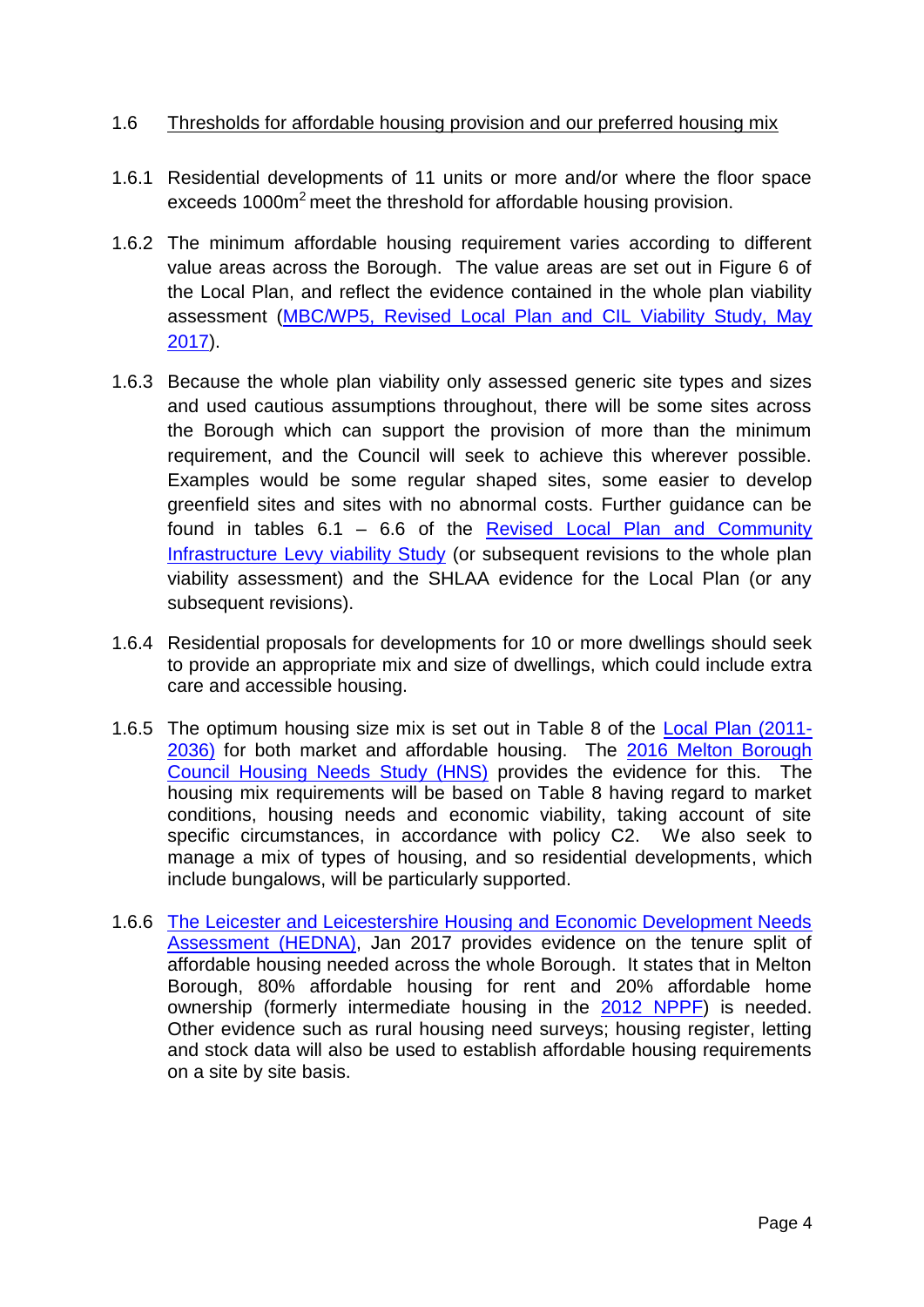# **2. Affordable Housing Need**

- 2.1 Affordable housing need in the Borough of Melton
- 2.1.1 [The Leicester and Leicestershire Housing and Economic Development Needs](https://docs.wixstatic.com/ugd/d246bd_fcf0b00c54f8428a919577e9042f3e8a.pdf)  [Assessment \(HEDNA\),](https://docs.wixstatic.com/ugd/d246bd_fcf0b00c54f8428a919577e9042f3e8a.pdf) Jan 2017 has identified the affordable housing need across the Borough of Melton as being 70dpa and a total of 1750 dwellings over the total Local Plan period (2011-2036).
- 2.1.2 The affordable housing need varies across the Borough. The greatest need is in the urban area of Melton Mowbray. Need exceeds the levels of affordable housing that can be secured by applying minimum affordable housing requirements in the value areas of Melton Mowbray and the Melton North and Melton South sustainable neighbourhoods (SNs). This is because due to infrastructure costs and other planning obligations, developments are unlikely to be viable if the affordable housing requirement was higher. However, some easy to develop greenfield sites will be able to make a higher contribution and for this reason the value area requirements across the whole Borough have been set as a minimum. Therefore, the level of affordable housing provision will be dealt with on a site by site basis. The value areas are in figure 6 of the Local Plan.
- 2.1.3 Evidence used to determine need will include the Melton Borough Council Housing Needs Survey, 2016, rural housing needs surveys, housing register data, re-let data, housing stock data, current sales and rents data. This evidence will be updated regularly, as required, to keep it relevant.
- 2.1.4 Evidence that will need to be supplied to justify any deviation from meeting the amount of affordable housing required and housing mix, identified by the Council, must be in an economic viability assessment (EVA). If an independent review of the viability evidence needs to be made, then the applicant will be charged for this. The level of detail expected in an EVA will be proportionate to the deviation from policy (as in 3.3.2.2) and that consideration will be given to the alteration of schemes etc (as in 3.1.6).

# **3. Planning & Negotiation**

#### 3.1 Summary of the Council's approach to negotiation

- 3.1.1 The Council's approach to the negotiation of affordable housing and housing mix is intended to:
	- Enable a positive and flexible approach to facilitating sustainable development;
	- Maximise the quantum and quality of affordable housing delivered;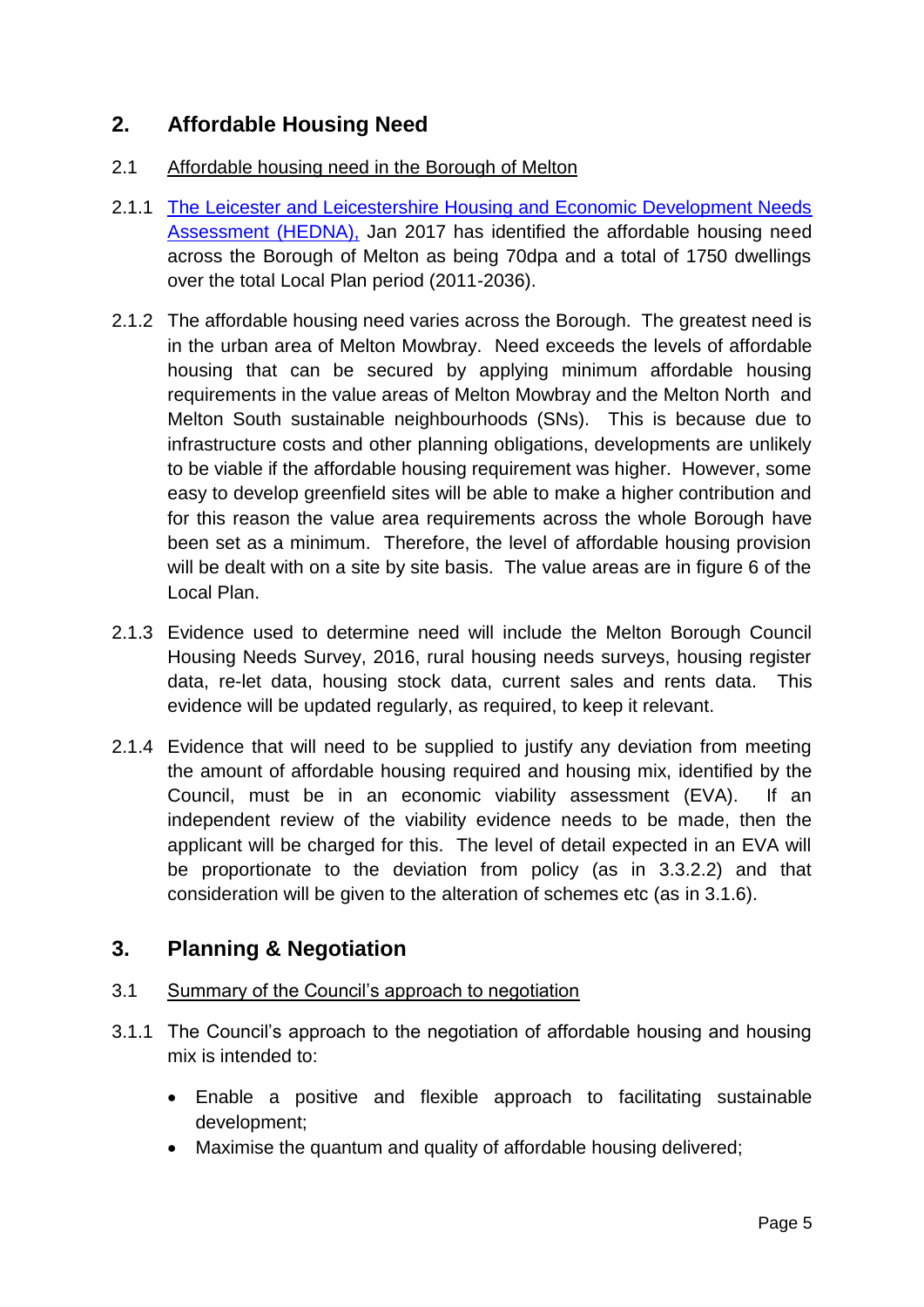- Ensure residential developments create mixed and balanced communities; and
- Ensure reasonable returns for developers.
- 3.1.2 The Council's starting point is to seek:
	- Local Plan policy quantities of affordable homes and housing mix;
	- On-site provision of affordable housing; and
	- A tenure target of 80% affordable housing for rent and 20% affordable home ownership eg. Discounted Market Sale; Starter Homes; Rent to Buy or Shared Ownership (further details in Appendix 1) taken across the lifetime of the Local Plan for the whole Borough.
- 3.1.3 However, the Council is mindful of economic conditions and the impact that affordable housing requirements can have on development viability. This SPD therefore sets out the type of mitigations which the Local Planning Authority can apply to policy requirements in order to promote delivery and flexibility.
- 3.1.4 The Council will give due consideration to economic viability and adopt a positive approach to negotiation. However, in creating mixed and balanced communities by developing a good mix of housing and having housing which is affordable for all, the Council will expect robust and comprehensive viability submissions to evidence any deviations from policy. The Council may consider less affordable housing if the housing mix is policy compliant or vice versa (will expect an increase of affordable housing if the housing mix is not policy compliant).
- 3.1.5 Detailed guidance on viability assessments (set out in section 3.3 and the checklist, which is in appendix 2) is provided to enable applicants to make good quality submissions and enable positive negotiations. Should a prospective developer consider that the total cost of meeting planning requirements, including affordable housing, would make the proposed development unviable, then the onus is on the applicant to provide sufficient information and evidence to satisfy the Local Planning Authority that this is the case. The applicant needs to make clear which of all the planning requirements (not just affordable housing) can be met and the scale of any shortfall. Further discussions will need to take place with the Local Planning Authority and the County Council if this is the case, as it may be that requirements/costs other than affordable housing or housing mix can be reduced to enable more of the affordable housing and housing mix to be achieved.
- 3.1.6 Where a scheme is demonstrated to be unviable with the policy level of affordable housing, alternative options to maximise the amount of affordable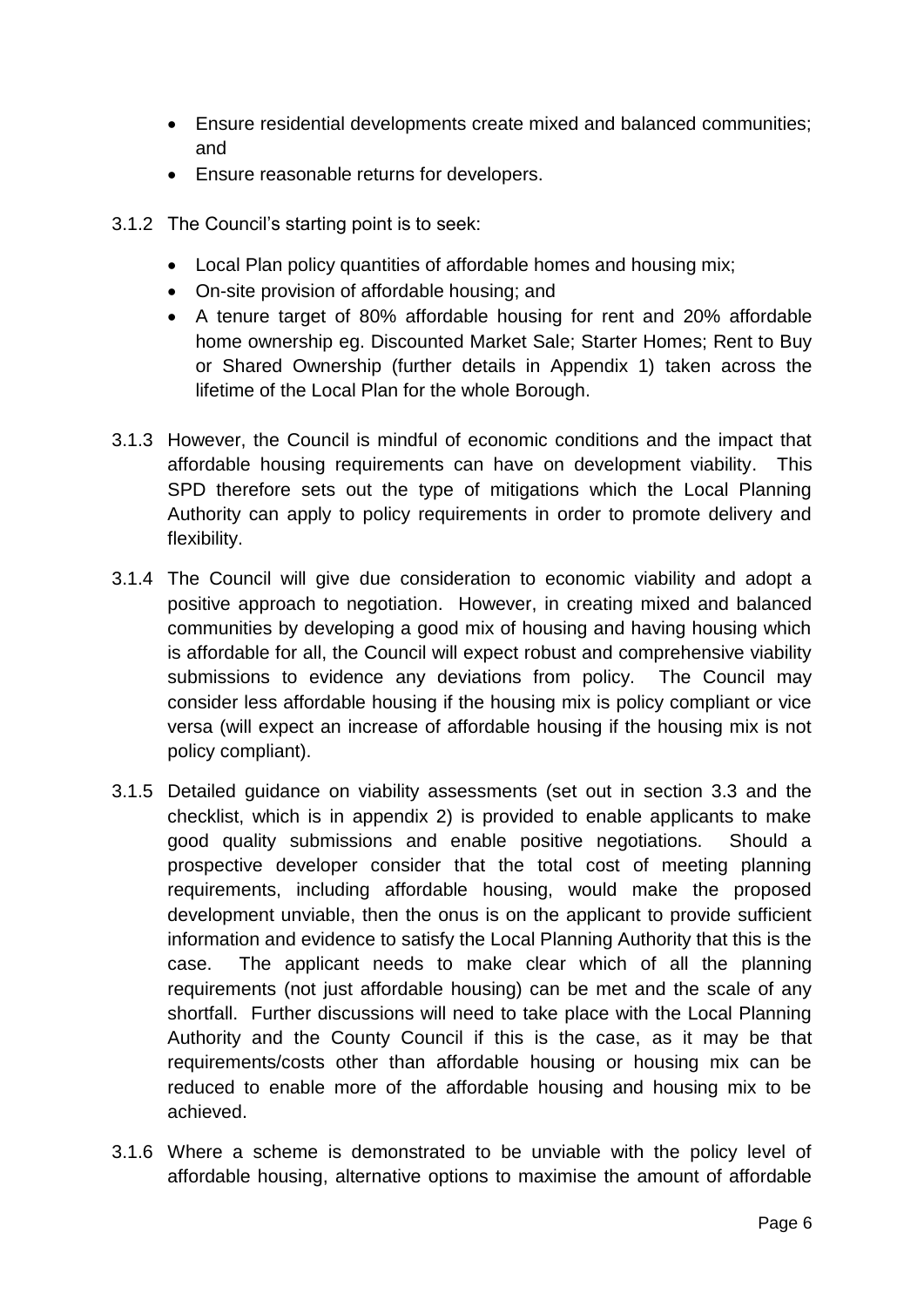housing, whilst ensuring viable returns, will be considered. These will vary depending on site specific circumstances and constraints but could include:

- Alteration of schemes;
- The use of public subsidy;
- Revised tenure mixes:
- Consideration of alternative provision, for example off-site financial contributions or serviced plots;
- Mechanisms to reappraise schemes at commencement or some other point during its build out; and
- Further consideration of non housing costs/requirements.
- 3.1.7 The Council will also adopt a flexible approach to affordable housing tenures and mixes where justified by other material considerations. For example, where considerations are present such as the prospect of accelerated delivery or an enhanced quality of the overall scheme, revised tenure mixes or housing mix will be considered.

#### 3.2 Talking to the Council and Registered Providers about Affordable Housing

- 3.2.1 It is essential that applicants clearly demonstrate early in the pre-application process how affordable housing will be integrated into a scheme and how their negotiations with land owners or site promoters (if different to the applicant) have factored in fully policy compliant affordable housing to the agreed land price or option. Developers should engage in early discussions with the Council's Planning Officers and Housing Policy Officer before a planning application is submitted - see [Melton Borough Council Pre-](http://www.melton.gov.uk/info/200337/planning/432/pre-application_advice)[Application Advice and Form](http://www.melton.gov.uk/info/200337/planning/432/pre-application_advice)
- 3.2.2 Developers are also urged to meet with a Registered Provider (RP) at the earliest possible opportunity. The Council's Housing Policy Officer, along with the relevant RP will advise the applicant on what is considered to be the appropriate amount, tenure, type, size; design and location of the affordable units.
- 3.2.3 The Council require evidence of detailed offers from RPs for the units they are intending to have and a copy of the contract with the chosen RP. We require this before construction commences. If occupancy conditions apply, RPs will be expected to sign a local lettings policy with the Council. Examples of the conditions which could be included in a Local Lettings Policy are in Appendix 3.
- 3.3 Economic Viability
- 3.3.1 Our approach to economic viability assessments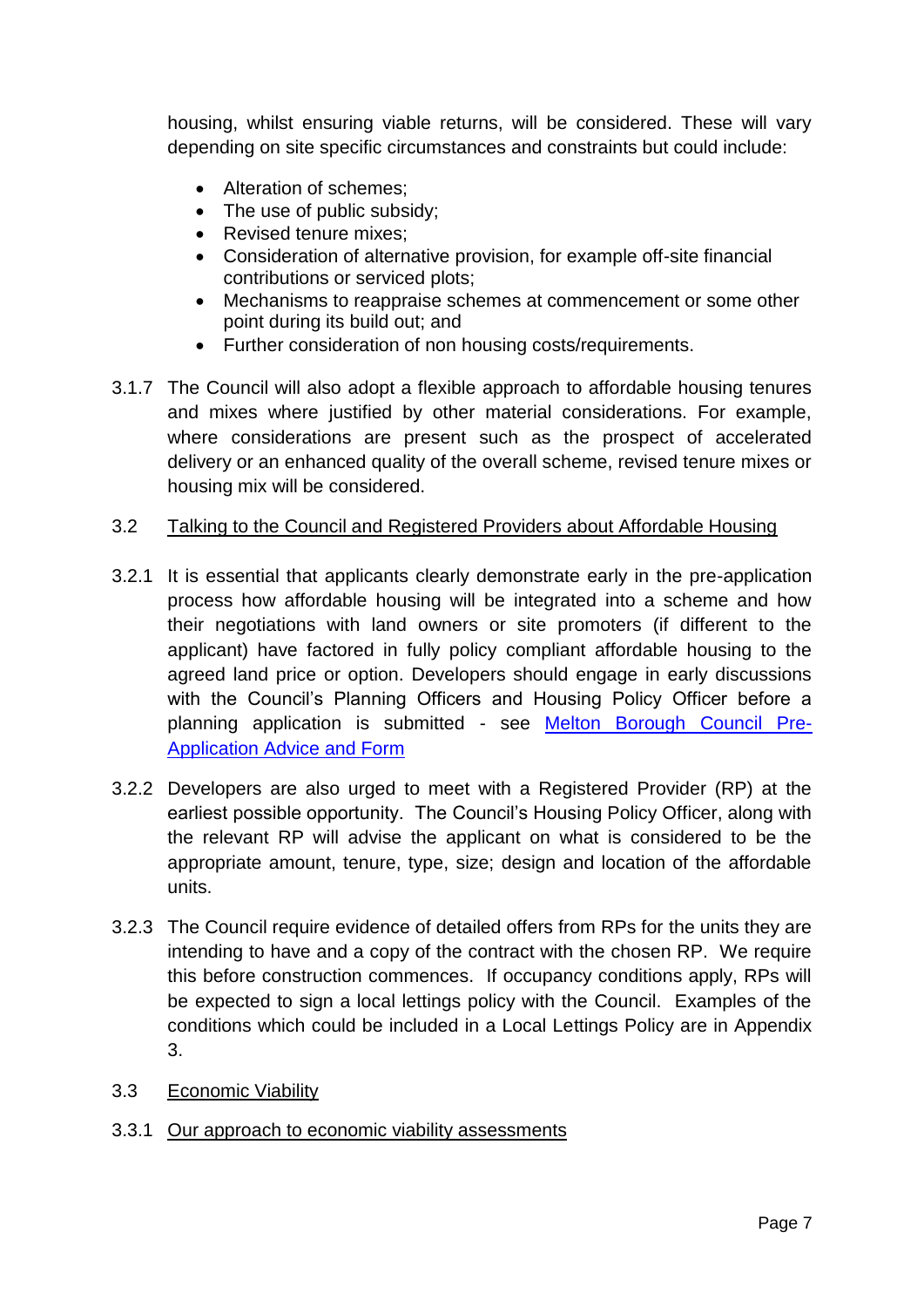- 3.3.1.1 In circumstances where an applicant considers the scheme unviable and the affordable housing requirements cannot be met, applicants need to:
	- Submit a full Economic Viability Appraisal (EVA);
	- Use the guidance in this section of the SPD and accompanying checklist (appendix 2) to submit all the information needed;
	- Be mindful they are seeking to make a reduced contribution in negotiation with the Council and that the EVA is the applicant's evidence base for this negotiation;
	- Applicants are encouraged to:
		- o Carefully consider viability at an early stage in the development process;
		- o Consider scenario testing different development options and altering schemes, including elements other than affordable housing and housing mix, which might improve viability; and
		- o Consider working collaboratively with the Council early in the process, to ensure that where the Council is satisfied by the viability evidence, the relaxation of planning requirements relates to elements agreed with the Council.
- 3.3.1.2 Where this guidance is adhered to, the Council will:
	- Assess viability on a case by case basis;
	- Scrutinise appraisals in order to ensure applicants do not circumvent their responsibilities to contribute fairly to meeting Melton's affordable housing needs;
	- Consider whether a lower level of affordable housing might be necessary in order to ensure viability and a reasonable return. Where the Council agree that it is, seek to work positively and collaboratively with applicants to negotiate a mutually agreeable solution;
	- Consider whether any non housing costs and requirements can be reduced or phased later in the development; where we agree that they can, the Council will work positively and collaboratively with applicants to negotiate a mutually agreeable overall planning solution for the site; and
	- Strike a balance between maximising planning gain and adhering to the objectives of the Local Plan, whilst not rendering developments unviable and preventing housing delivery.

#### 3.3.2 Economic Viability Assessment (EVA) guidance

3.3.2.1 Poor quality EVAs greatly increase the time and resources needed to assess viability and negotiate, for both parties. The requirements set out below and in the EVA checklist in Appendix 2 should therefore be used to ensure the right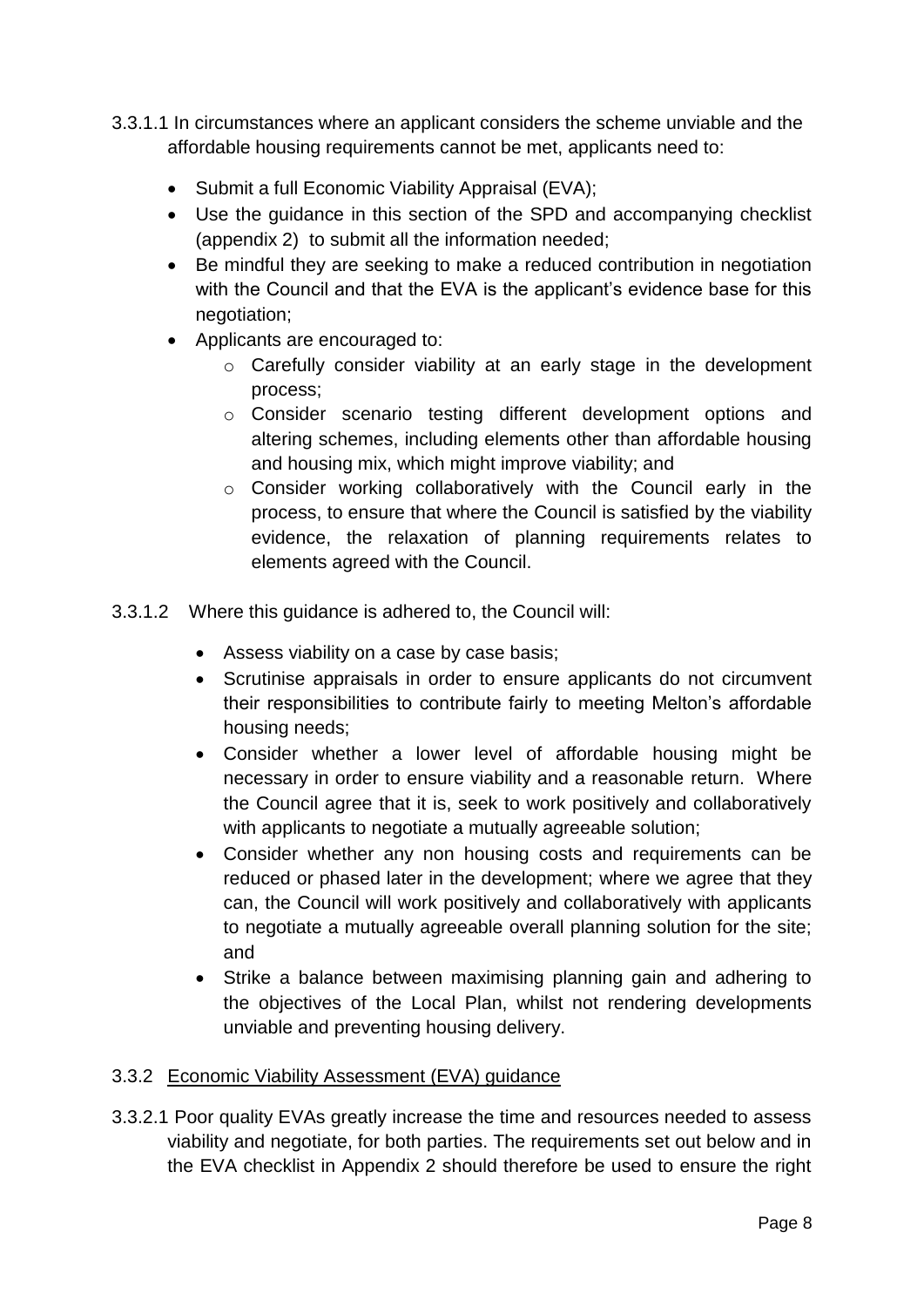level of information is provided to expedite the process. Viability assessments will be published (in accordance with NPPG).

#### 3.3.2.2 An EVA must:

- Be proportionate to the deviation from policy requirements (i.e. the further the proposed contribution deviates from the policy requirements, the greater the degree of evidence and justification that will be needed);
- Start appraisals at the policy target affordable housing requirement and work backwards from this (i.e. evidence why the Local Plan policy requirements cannot be viably achieved with a reasonable return);
- Provide adequate and evidence-based information to enable the Council to accurately assess the viability of the proposal;
- Provide information by suitably qualified professionals where necessary;
- Provide information and data on a transparent basis; and
- Provide full and robust justification where figures deviate significantly from what are considered reasonable or benchmark figures.
- 3.3.2.3 Where the guidance for EVAs set out above is followed, the Council will, where possible, work positively with applicants to negotiate the maximum level of affordable housing provision possible, whilst ensuring the delivery of an economically viable good quality development.
- 3.3.2.4 In order for a proposal with reduced provision to be supported, it must be possible to adequately demonstrate clearly and transparently, including if relevant, to the community and Councillors, that the reduced affordable housing provision negotiated is absolutely necessary, in order to make the development financially viable and deliverable.
- 3.3.2.5 The onus is on the applicant to demonstrate this and where it cannot be demonstrated satisfactorily the proposal may not be supported, as set out below:
	- Where an EVA fails to demonstrate that a reduced contribution is necessary to make the development viable, where the submitted evidence:
		- Is considered inadequate or inaccurate; or
		- Not in accordance with the quidance provided in this SPD; or
		- Reasonable requests to submit the required level of evidence are not met; or
		- The poor quality submitted evidence does not allow positive determination of the planning application within the necessary timeframe.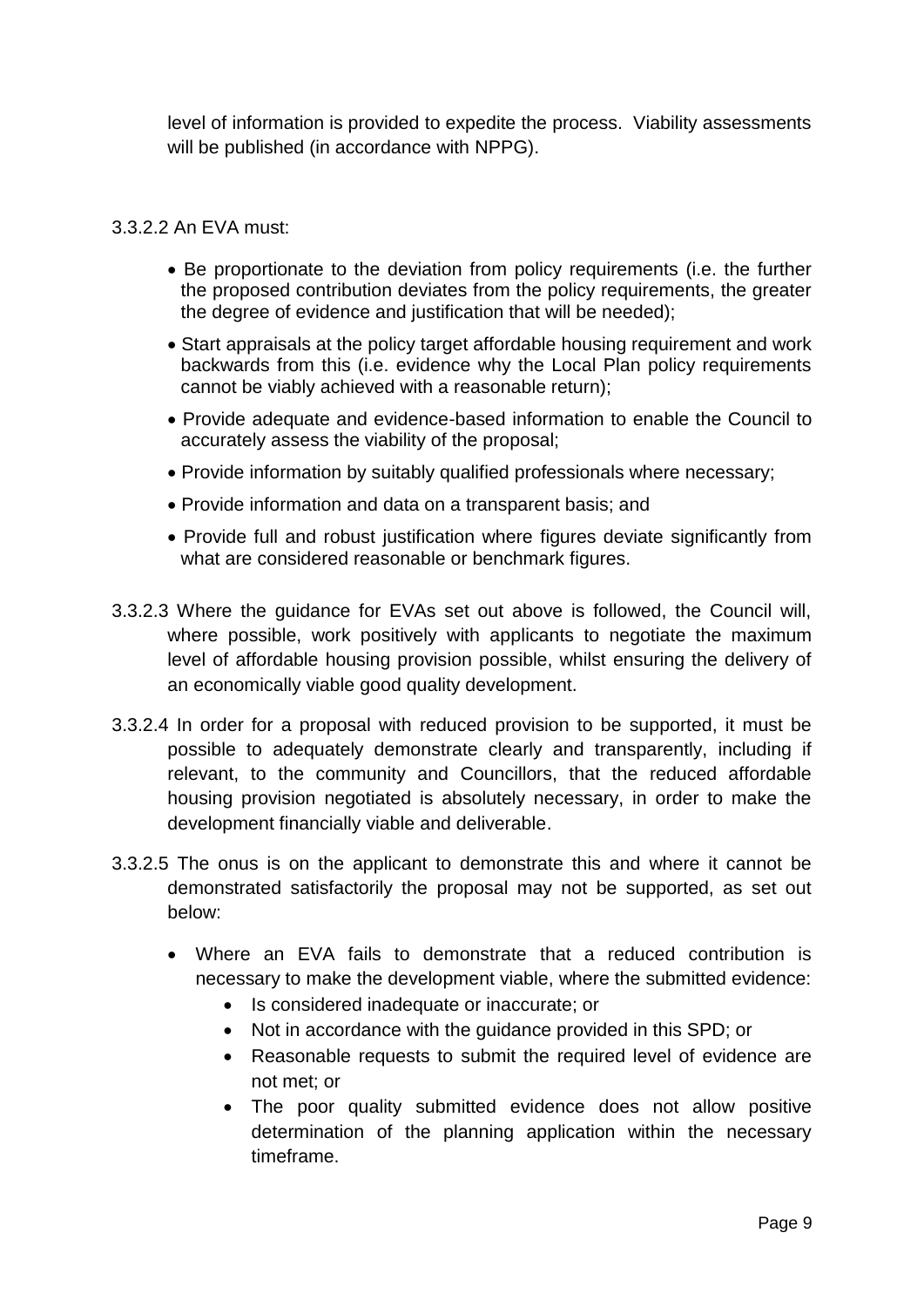- Where the proposal has not demonstrated sufficient flexibility to alter the scheme or test alternatives, where the Council considers such alternatives reasonably exist and could improve viability and increase affordable provision.
- Where an EVA demonstrates that viability will greatly reduce or there will be zero affordable housing provision, applications may not be supported on the grounds of:
	- A failure to demonstrate deliverability; and/or
	- A failure to contribute to the key sustainable development and Local Plan objective of delivering affordable housing; and/or
	- A lack of overall positive planning and sustainability outcomes to justify the development.
- Where the case made in the EVA causes the Council to consider that alternative more viable site(s) exist within the town, parish or adjoining parish which can contribute more to sustainable development or are more deliverable. This is particularly the case in rural areas where the quantum of development required and development land are both finite.

#### 3.3.3 Circumstances where proposals will not be supported on the grounds of economic viability

- 3.3.3.1 In trying to justify a non compliant policy position on the affordable housing provision, the EVA should not be prepared with inbuilt bias to produce a finding of non viability of policy compliant development. Throughout the NPPF, it is clear in that development proposals must be sustainable and deliverable. A fundamental part of sustainable development is by ensuring that a sufficient number and range of homes can be provided to meet the needs of present and future generations.
- 3.3.3.2 Some viability evidence can indicate that a proposal has marginal viability, even without making a satisfactory contribution to affordable housing. Such proposals may not be supported where the Council considers the objectives of sustainable development and the Local Plan are not being met; and/or that the proposal is not deliverable.

#### 3.3.4 EVAs at Outline Stage

3.3.4.1 Accurately assessing viability at outline stage is difficult when the details of a development and therefore, associated costs and values are still to be determined. Consequently, caution should be applied to a deviation from policy in any related outline planning permission.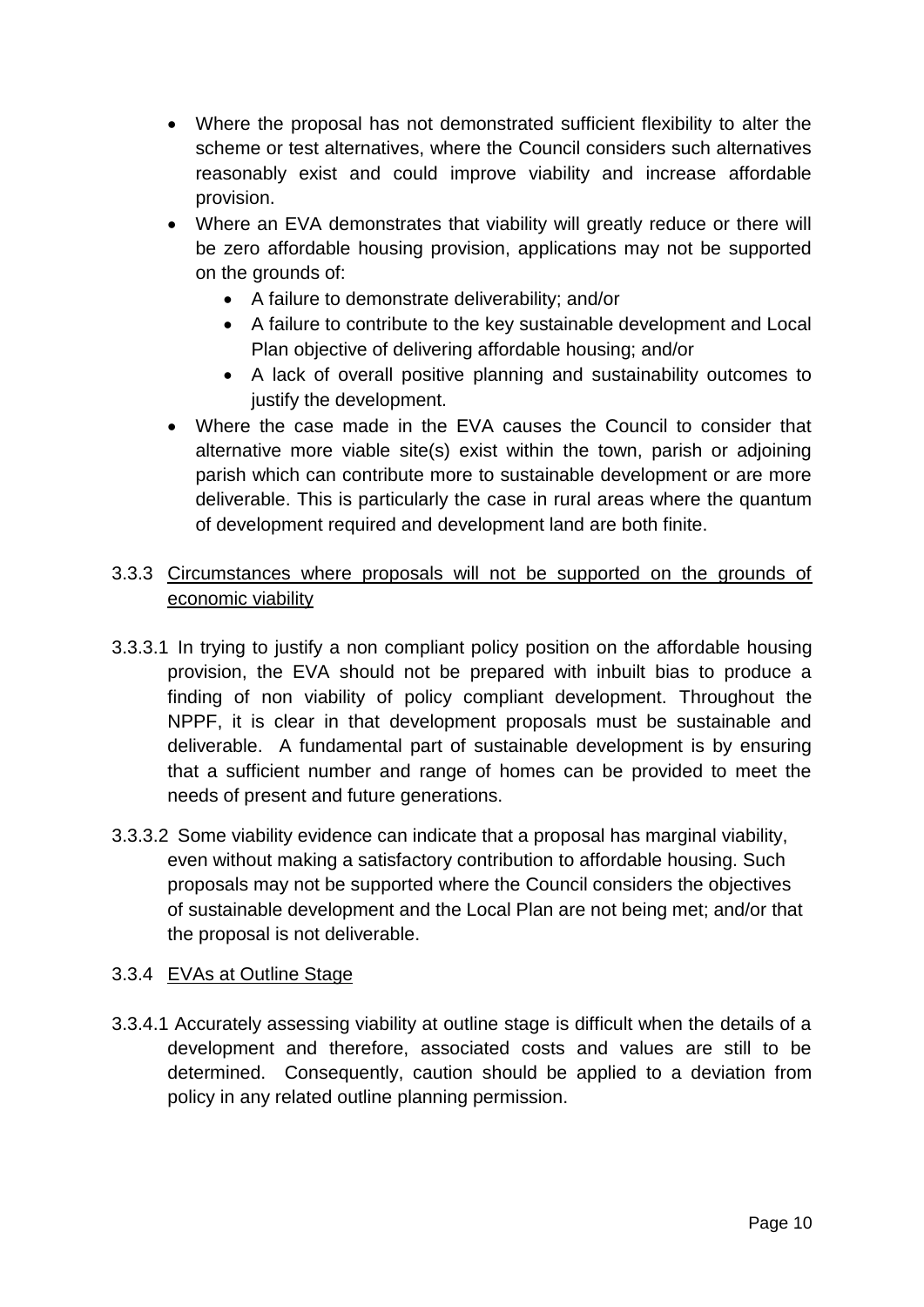- 3.3.4.2 However, the Council is open to negotiation to enable development. It is also sometimes in the interests of both parties to agree the affordable housing provision at outline stage.
- 3.3.4.3 The typical circumstances where the Council will negotiate at outline stage are:
	- Where there are significant known and unavoidable costs, for example infrastructure costs;
	- Where the overall package of s106 obligations proposed is considered to represent sustainable development, for example known highways, education or open space improvements and associated costs and any grant funding for these costs can be considered in the round;
	- Where the Council is satisfied that sufficient certainty exists to be able to assess viability at outline stage and that a significantly enhanced affordable housing contribution could not be obtained at a later stage; and
	- Where the Council does not consider that the work and resources necessary to re-assess viability at a later stage(s) would be proportionate to the planning gain which may be achieved and that it is more appropriate to fix the percentage at outline stage.

#### 3.3.5 Viability Reviews (clawback) and deferred payments

- 3.3.5.1 There are circumstances where the Council may, at the time of determining the application, accept phased on-site provision or a reduced financial contribution to enable development to come forward. This may occur when, for example, the land value benchmark is too high or residual value too low, or a combination of both. If the applicant has adequately demonstrated that a scheme cannot be delivered in current market circumstances, the Council may, in exceptional circumstances, agree to defer the policy requirements until better market conditions apply. This would be through 'clawback' or 'deferred payments'. Therefore, the position will be reviewed when actual costs are known as opposed to estimated costs. If the actuals show greater scope for provision this can be achieved by, for example, a subsequent financial contribution. This approach is sometimes applied where the estimates indicate a significant shortfall in policy compliant provision. Triggers for the phasing of affordable housing may be dealt with flexibly where there is an evidenced viability issue.
- 3.3.5.2 If this is the case, an additional viability appraisal may be needed before 60% of sales completions have occurred (or on large developments, 60% sales completions for each phase). The Council recognises that some properties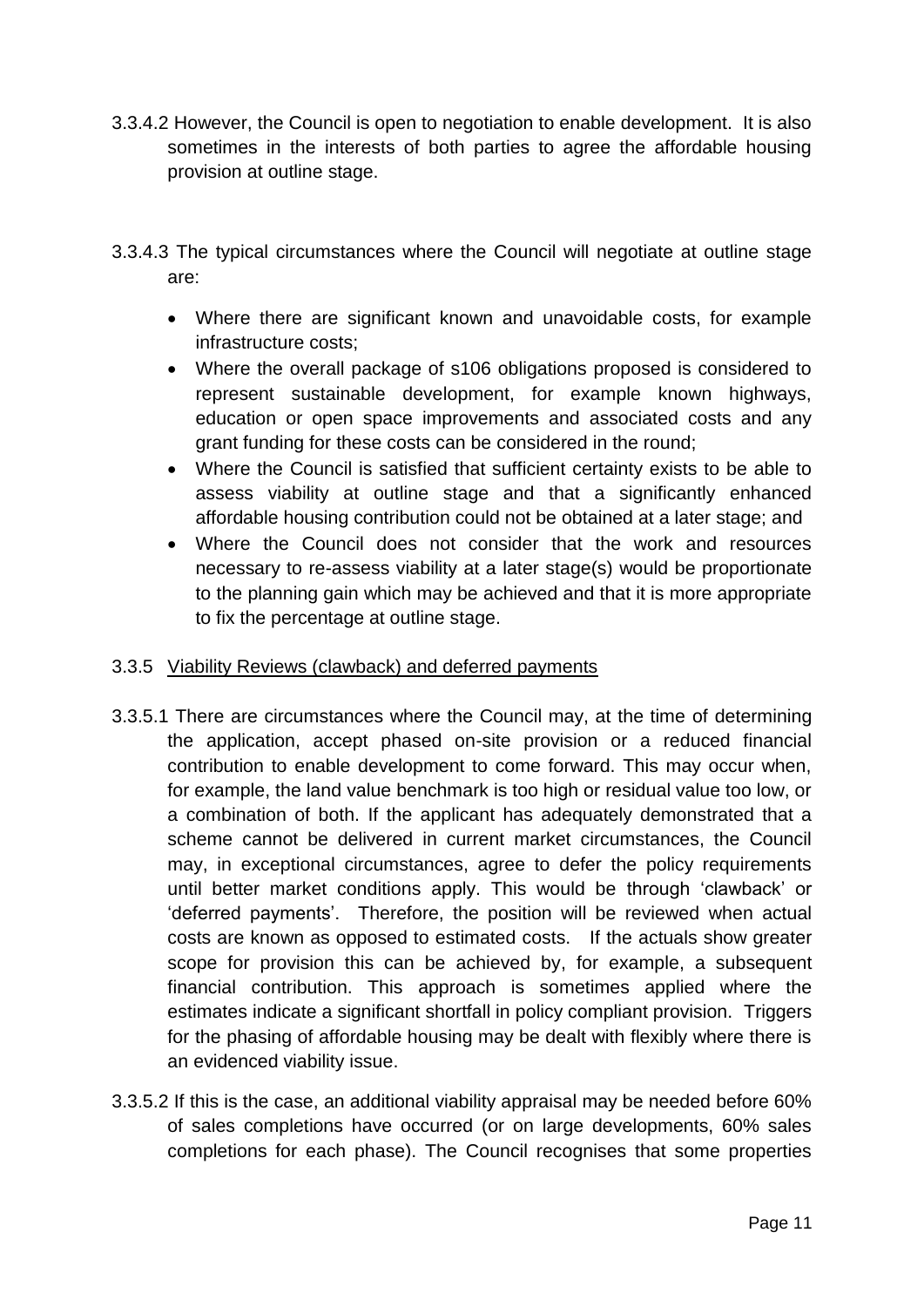can be purchased 'off plan' and no payments will be sought prior to completion of the units to which that payment relates.

3.3.5.3 The Council recognises that on particularly large schemes, site wide infrastructure may be required, which benefits the whole development but is very costly to provide entirely at the start of the development. This may impact on the profitability of early phases or make later phases appear very profitable and so in such instances the Council will seek reappraisal of the 'whole scheme' on completion of each phase, with historic phases based on actual revenues and actual costs.

#### 3.3.6 Cost Recovery

3.3.6.1 Appraising the viability of schemes can be resource intensive. In addition, independent professional advice is generally required. The cost of the assessment will need to be recovered in instances when the Council's appraisal of the EVA needs to be referred externally, e.g. to the District Valuation Service (DVS). The Consultant instructed should be agreed and made jointly between the Council and Applicant.

#### 3.4 Residential uses required to contribute to affordable housing

- 3.4.1 The residential uses which are required to contribute to affordable housing on schemes of 11 dwellings or more are:
	- All self-contained dwellings, i.e. all uses that fall within class C3 of the Use Class Order (derived from the Town and Country Planning (Use Classes) [Order 1987 \(as amended\)](http://www.legislation.gov.uk/wsi/2016/28/contents/made), including C3 residential elements of mixed use schemes and conversions to C3 residential use;
	- Self-contained units for people of pensionable age (e.g. 'retirement' apartments);
	- Open market sheltered housing or extra care developments.
- 3.5 Net development units and affordable housing rounding
- 3.5.1 Affordable housing percentage targets apply to the net number of qualifying residential units proposed. Where the affordable housing policy requirement results in a number which is not a whole number (a fraction of a dwelling), the Council will:
	- Round down to the next whole number where the fraction is 0.49 of a unit or below
	- Round up to the next whole number where the fraction is 0.5 of a unit or above.

#### 3.6 Rural cross-subsidy proposals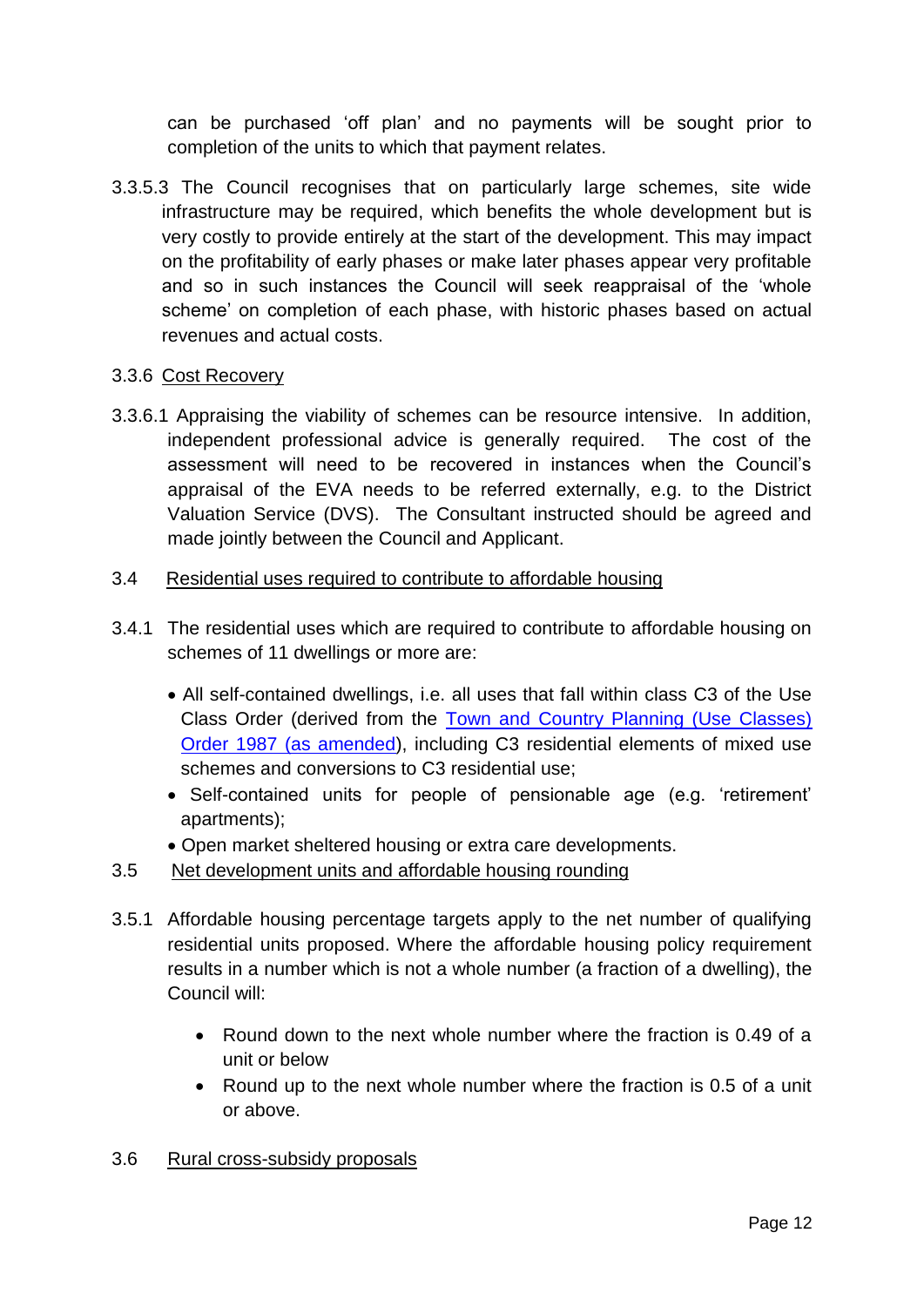- 3.6.1 The Local Plan allows, in some circumstances, an element of market housing on rural exception sites, to cross subsidise the affordable housing. The purpose of rural exception sites is to provide affordable housing to households with an identified housing need and local connection.
- 3.6.2 In accordance with the definition of rural exception sites in the glossary of the [NPPF 2019,](https://www.gov.uk/government/publications/national-planning-policy-framework--2) the proportion of market homes that may be allowed on the site is at the local planning authority's discretion. The amount or percentage will be determined through site by site viability evidence. The amount allowed will be on the basis of where it is essential to enable the delivery of affordable units without grant funding.
- 3.6.3 Therefore, proposals for cross-subsidy schemes will normally be expected to submit an Economic Viability Assessment (EVA) with a planning application to provide justification for the ratio of market and affordable housing proposed. In exceptional circumstances, this may not be necessary on schemes which are clearly affordable-led (for example, a scheme with around 80% affordable housing).
- 3.6.4 Applicants proposing a rural exception scheme are encouraged to gain local community support for it. Therefore, applicants are encouraged to:
	- Take full advantage of the pre-application stage and the opportunity this affords to undertake formal or informal consultation with local people and consider issues and solutions early on in the process;
	- Inform and communicate with those directly affected by their proposals and (if necessary) amend proposals accordingly;
	- Communicate with the parish council and attend a parish meeting to discuss their proposal.
- 3.6.5 Where rural exception sites are proposed, they should take account of the provisions of any Conservation Area Appraisals/ Management Plans, Village Design Statements, Parish Plans or Neighbourhood Development Plans (see section 1.5 above).
- 3.6.6 Where affordable housing provision is not possible as part of a rural exception site, because the cost of the land would not make the scheme viable, or where the affordable housing requirement threshold is not met, Local Plan [policy SS3](https://www.meltonplan.co.uk/ss3) might be applied in these cases, if a site had a mix of market housing and affordable housing which was supported by evidenced proven local need.
- 3.7 Occupancy conditions & local connection criteria
- 3.7.1. Occupancy conditions will apply to affordable housing for rent and affordable home ownership in the rural areas of the Borough. Each affordable housing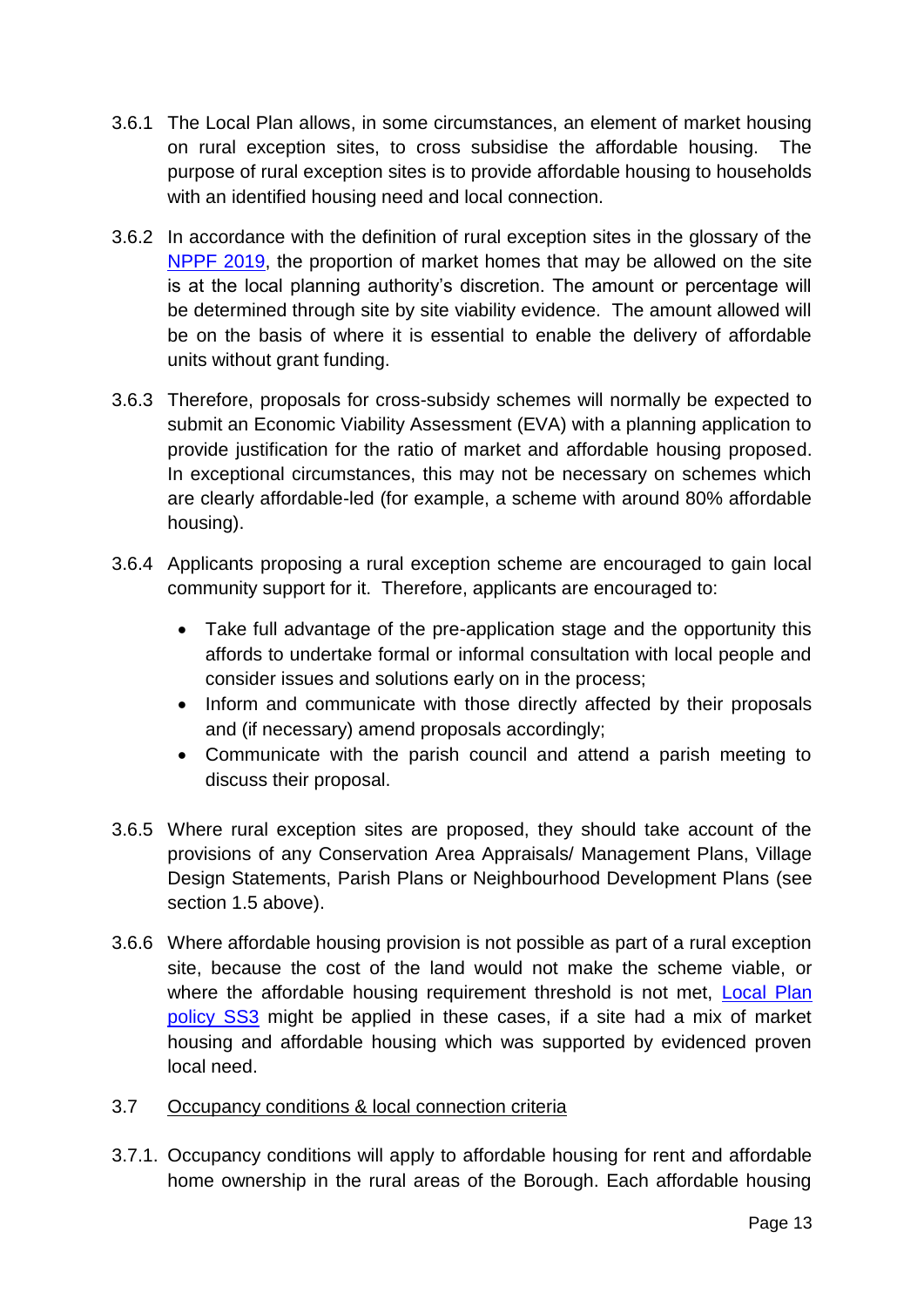scheme in a rural area will have individual local connection criteria secured by way of a s.106 agreement. Where a Neighbourhood Development Plan has been made and contains local connection criteria, these will be used. An example of a local connection cascade is set out in Appendix 4.

3.7.2 Some sites may have occupancy conditions such as working households only or households with no children. These conditions will be set out in a local lettings policy and will need to be agreed between the Council and the registered provider.

#### 3.8 Sub-division of sites

- 3.8.1 Proposals which seek to circumvent the affordable housing thresholds of the Local Plan by developing at too low a density or subdividing land are not acceptable. They would be contrary to para. 123 (c) of the NPPF which says, local planning authorities should refuse applications which they consider fail to make efficient use of land, taking into account the policies in this Framework.
- 3.8.2 Consequently, the Council will be alert to, and not permit any benefit to be gained from, the artificial or contrived subdivision of land (for example by a phased / piecemeal development of a site over time, the subdivision / redrawing of a boundary of a larger site, or by proposing an artificially low number of units) to circumvent the affordable housing thresholds set out in [Policy C4](https://www.meltonplan.co.uk/c4) of the Local Plan Policy. This includes applications from a different company or person.
- 3.8.3 The Council reserves the right to scrutinise site/ownership boundaries, density and unit mix, and the reasonable expectation of adjoining land coming forward for housing development in the future; to ensure that land is not used inefficiently to produce schemes below the housing mix or affordable housing thresholds.

#### 3.9 S.106 agreements

- 3.9.1 Planning for the provision of Council approved affordable housing and a housing mix will be secured via conditions of a s.106 agreement. Where thresholds are met for the requirement to provide affordable housing and a housing mix on residential developments, an applicant will need to submit their proposed housing mix and an affordable housing scheme to the Council for approval.
- 3.9.2 An Affordable Housing Scheme means a scheme for the provision of affordable housing units within the development which: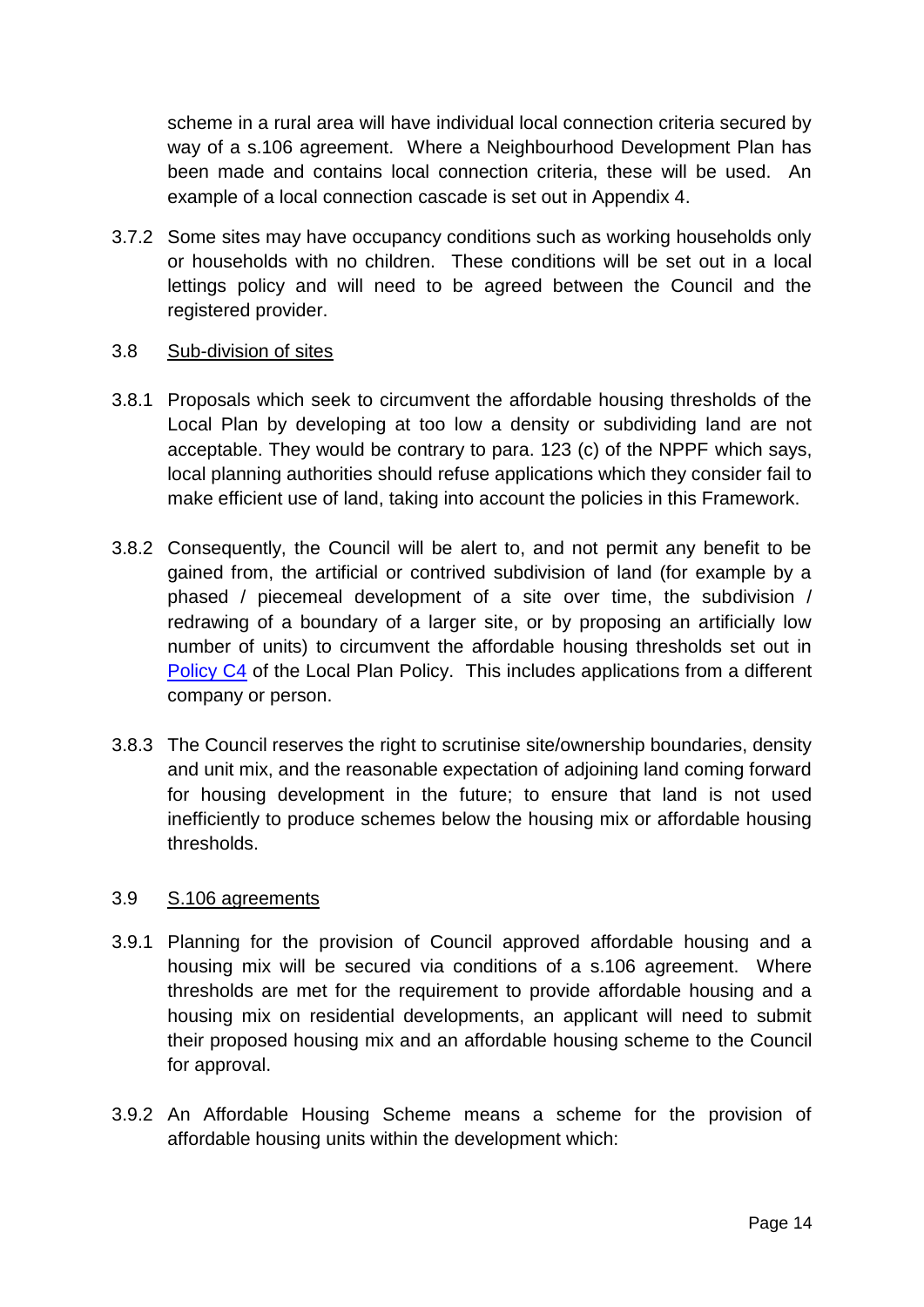- (a) determines the percentage of any dwellings forming part of the development as affordable housing units;
- (b) identifies the location, size and housing types of the affordable housing units;
- (c) identifies the tenure mix of the units which may include a mix of Affordable Rented Units; Intermediate Units including shared equity; and other low cost homes for sale including Starter Home Units, or such other mix of tenures as may be agreed in writing with the Council;
- (d) Identifies any occupancy conditions (where relevant).
- 3.9.3 The s.106 agreement will include provisions for the allocation of the affordable housing. Allocations will be made in accordance with the Leicestershire Choice Based Lettings Scheme (or any subsequent revision).
- 3.9.4 An example of a s.106 agreement is set out in appendix 8.

#### 3.10 Vacant Building Credit

- 3.10.1 Vacant building credit (VBC) is an incentive for brownfield sites, containing vacant buildings, to be developed. The incentive is that where vacant buildings are being reused or redeveloped, any affordable housing contribution due, can be reduced by a proportionate amount. Reference should be made to para.63 of the NPPF  $(2019)$  and para. 26 – 28 of the planning obligations PPG to assist in determining if VBC can be applied. These paragraphs set out what it is; what the process is for determining VBC; and circumstances that should be considered in determining if the building is abandoned for the purpose of whether or not VBC should be applied.
- 3.10.2 In addition to this guidance, the following should also be taken into account:
	- "vacant" needs to be interpreted as being opposite to the "in use" building test set out in the [CIL Regulations.](http://www.legislation.gov.uk/uksi/2010/948/contents/made)
	- $\bullet$  the entire building has to be vacant, not just part of it;
	- the building, for which VBC is being sought, has to have been actively marketed and the method and details of marketing to be provided;
	- details of the existing Gross Internal Area (GIA) floorspace needs to be provided when a planning application is submitted.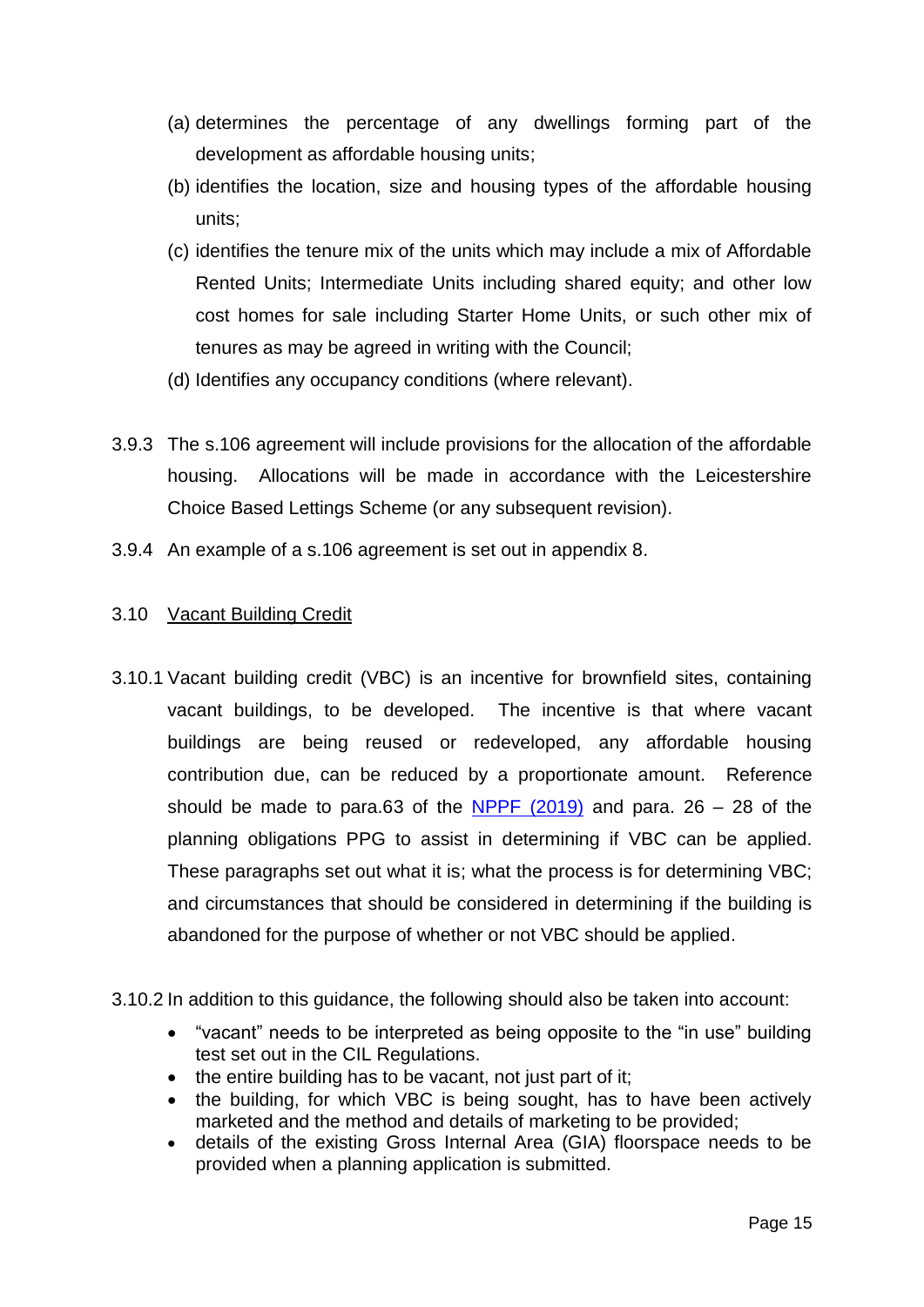# **4. Delivery**

#### 4.1 On site provision

#### 4.1.1 Tenure

- [4.1.1.1 The Leicester and Leicestershire Housing and Economic Development](https://docs.wixstatic.com/ugd/d246bd_fcf0b00c54f8428a919577e9042f3e8a.pdf)  [Needs Assessment \(Jan, 2017\)](https://docs.wixstatic.com/ugd/d246bd_fcf0b00c54f8428a919577e9042f3e8a.pdf) shows that, of the total affordable housing across the Borough, there is a need for 80% to be affordable housing for rent and 20% to be affordable home ownership (formally intermediate housing in the [2012 NPPF\)](https://webarchive.nationalarchives.gov.uk/20180608095821/https:/www.gov.uk/government/publications/national-planning-policy-framework--2). The affordable housing definitions in the [2019 NPPF](https://assets.publishing.service.gov.uk/government/uploads/system/uploads/attachment_data/file/807247/NPPF_Feb_2019_revised.pdf) will be used with starter homes; discounted market sales housing and other affordable routes to home ownership constituting 'affordable home ownership'. Further detail is in Appendix 1. The discount to apply for starter homes; discounted market sales housing and low cost homes for sale varies across the Borough (further details are in Appendix 7).
- 4.1.1.2 The [NPPF \(2019\)](https://assets.publishing.service.gov.uk/government/uploads/system/uploads/attachment_data/file/807247/NPPF_Feb_2019_revised.pdf) states (in para. 64) "where major development involving the provision of housing is proposed, planning policies and decisions should expect at least 10% of the homes to be available for affordable home ownership (as part of the overall affordable housing contribution from the site), unless this would exceed the level of affordable housing required in the area, or significantly prejudice the ability to meet the identified affordable housing needs of specific groups".
- 4.1.1.3 This NPPF paragraph will be dealt with across the Borough by ensuring that where affordable rented property is most needed (Melton Mowbray and the Sustainable Neighbourhoods), the exception to NPPF paragraph 64 (…"significantly prejudice the ability to meet the identified affordable housing needs of specific groups") will be used. The exception will not be used on the rural sites across the Borough and so this will allow for an increase in affordable home ownership on some of these sites.

#### 4.1.2 Dwelling mix (types and sizes)

- 4.1.2.1 A balanced range of dwelling sizes and types will be required on a residential development of market housing, affordable housing or where both are present. This is to create balanced, mixed and sustainable communities. The characteristics of each site will be taken into consideration but the objective is to ensure a broad range in terms of type and size on all developments wherever possible.
- 4.1.2.2 Applicants are encouraged to work collaboratively with a Registered Provider and the Council's Development Management team and Housing Policy Officer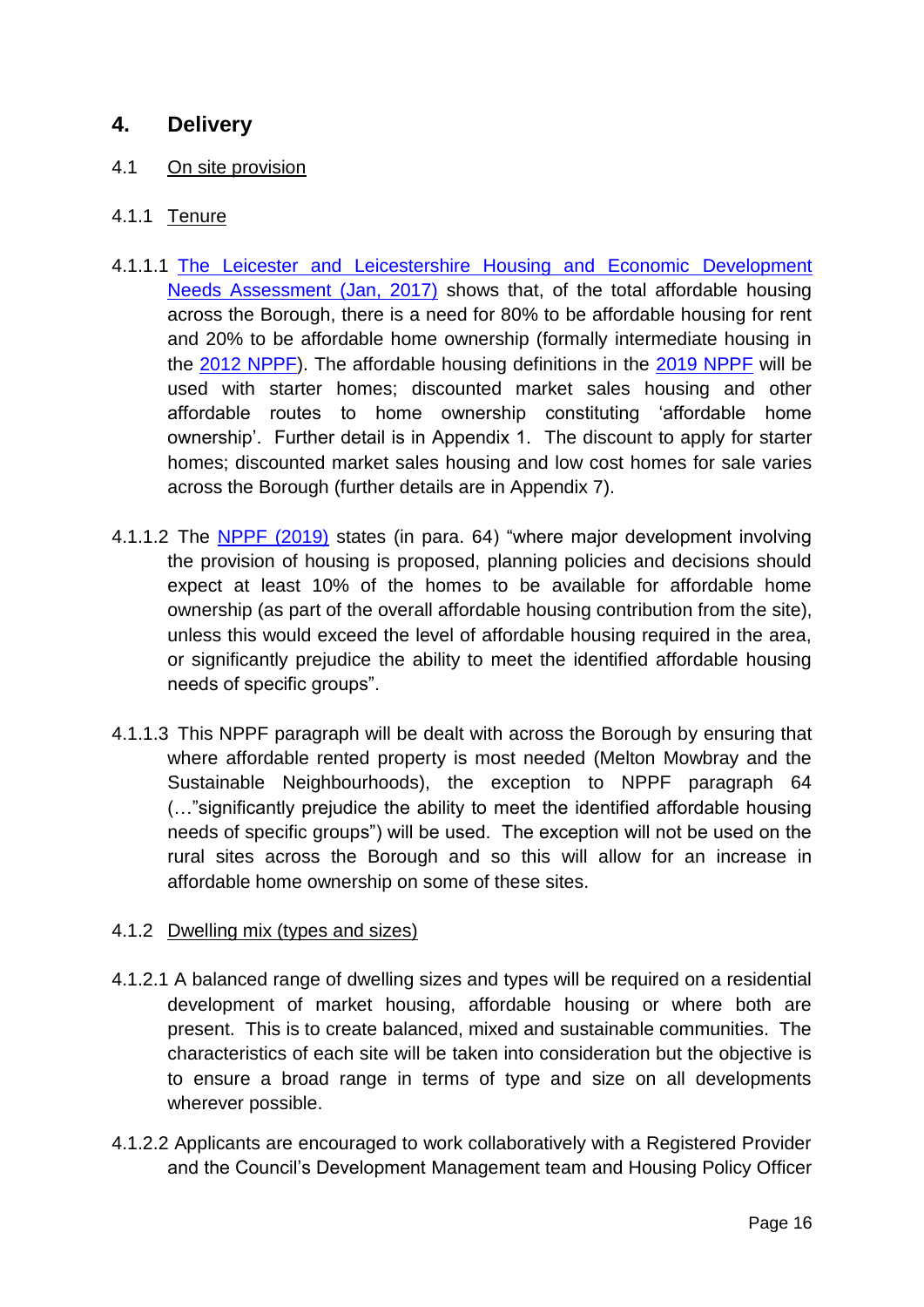to design the affordable housing mix and layout, preferably at pre-application stage.

#### 4.1.3 Layout and clustering

4.1.3.1 Affordable homes should be integrated with, and not readily distinguishable from, open market dwellings. However, the Council accepts that grouping together a number of affordable homes is practical, from a construction and management perspective. Clustering arrangements will vary on a site by site basis, but the following guidance sets out our general expectations.

Sites with a mix of market and affordable houses:

- Affordable homes, particularly of the same tenure or size, should be in small groupings (approximately 6 dwellings) spread evenly across a development;
- Clustering should be proportionate to the size of the development and the ratio of affordable homes;

100% affordable developments:

 Avoid unbalanced, large numbers of a particular size and type of unit in one area (eg. rented 1 bed flats).

#### 4.1.4 Design and space standards

- 4.1.4.1 Affordable housing must be built to a high standard of design, in accordance with [Policy D1](https://www.meltonplan.co.uk/d1) of the adopted local plan. Where mixed tenure schemes are delivered, designs should be 'tenure blind', i.e. affordable and open market homes should not be readily identified by their design, quality and location within the site.
- 4.1.4.2 Residential developments with affordable housing schemes using the Housing Quality Indicators will be supported. Further guidance in relation to the housing quality indicators is provided in Appendix 5.
- 4.1.4.3 In the transfer of land, the developer must be able to demonstrate that the land is sufficient in size to accommodate the required unit mix.
- 4.1.4.4 Semi, link detached and terraced houses should normally be of the same tenure. Coach houses are only acceptable if the garage below is part of the property and allocated to the same household.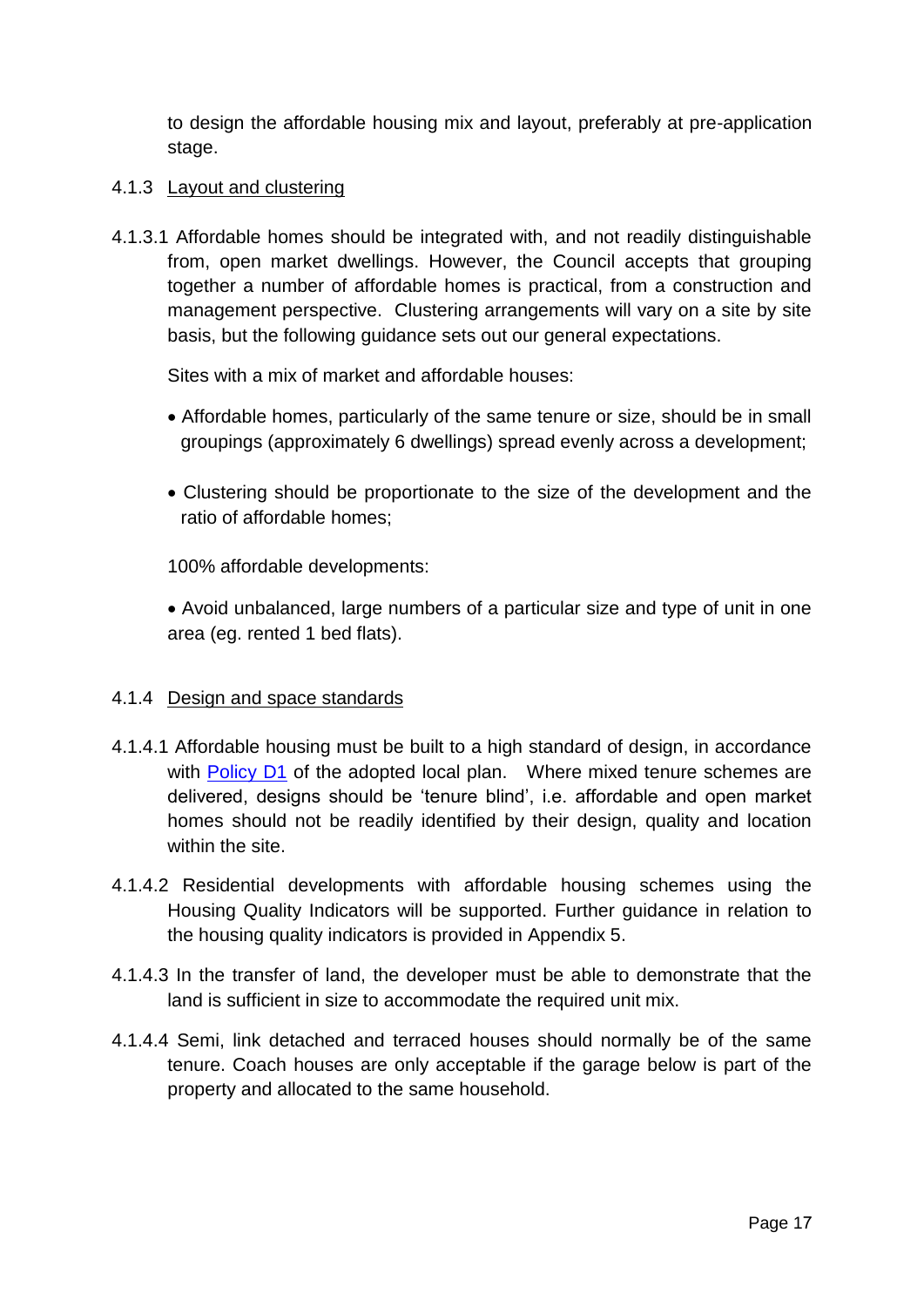#### 4.1.5 Timing of provision and phasing

- 4.1.5.1 Affordable housing units must be provided expeditiously. This includes any off-site provision that has been agreed. As a guide, the affordable housing units should be completed proportionately with the market housing.
- 4.1.5.2 The delivery of affordable housing must keep pace with that of market housing. On larger schemes, the Council will control phasing to ensure that affordable housing is delivered in phases in parallel with the development of market housing by way of a section 106 planning agreement.
- 4.1.5.3 This is particularly important on larger schemes where poor timing can result in isolated pockets of development and cause problems with infrastructure delivery, leading to a poor living environment for new residents in the short term.
- 4.1.5.4 If a clawback agreement has been negotiated, the affordable housing delivery during the first phase of development will be set out in the agreement, and affordable housing delivery may be increased during later phases of the scheme.
- 4.1.5.5 The Council will consider the timing of affordable housing delivery and phasing on a case by case basis. Deviations from the delivery programme principles outlined above will require robust justification via an EVA and is likely to need a longer period for consideration by the Council.

#### 4.1.6 Management Arrangements

- 4.1.6.1 Affordable housing will in many cases be transferred to a RP and managed as affordable housing in accordance with the Homes England standards.
- 4.1.6.2 RPs provide the main source of new affordable housing. Developers will be required to enter into obligations securing the future appropriate management of schemes preferably in partnership with the Council or a RP. A list of local Registered Providers and the Council's contact details are included at Appendix 9.

#### 4.1.7 Perpetuity

4.1.7.1 A section 106 agreement will normally secure affordable homes for qualifying persons in perpetuity. The agreement will contain provisions to control initial and future rent levels and sales values. For example, discounted homes for sale are available to buy at a discount from open market value. The discount must remain on future re-sales in perpetuity.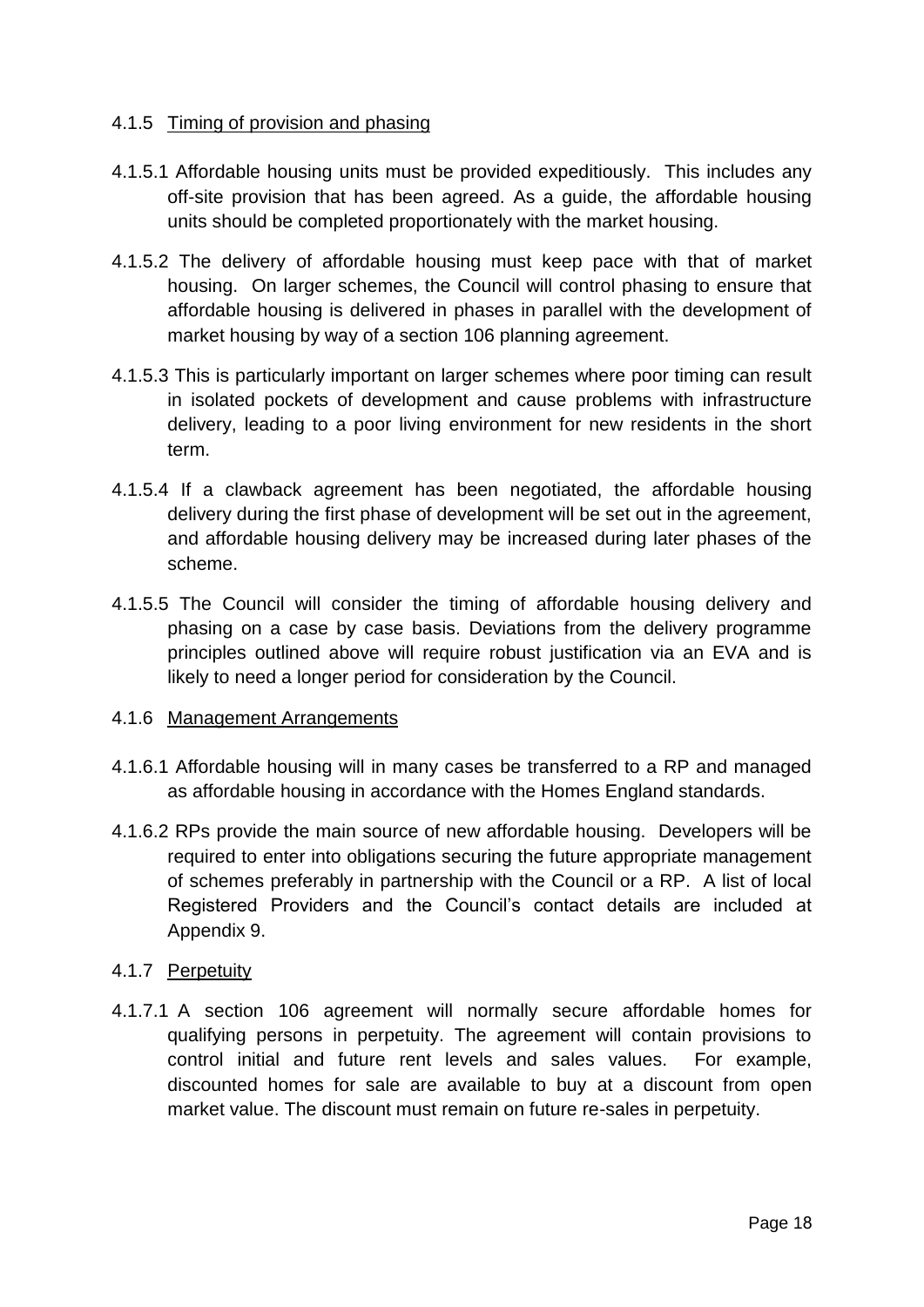#### 4.2 Off site provision

#### 4.2.1 When off site provision will be considered

- 4.2.1.1 There will be a strong presumption in favour of on-site provision of affordable housing, in accordance with para. 62 of the [NPPF, 2019.](https://assets.publishing.service.gov.uk/government/uploads/system/uploads/attachment_data/file/807247/NPPF_Feb_2019_revised.pdf) However, there may be some circumstances in which the Council, at its discretion, may be willing to accept an off-site contribution. These include:
	- Where the Council does not consider that there is a location specific need for affordable housing but a wider need in the adjacent parish or locality;
	- Where the Council is satisfied that the provision of any affordable housing on-site would not be financially viable (see section 3.3 and appendix 2);
	- Where the number of affordable units that would result, is below the threshold of what would be commercially attractive to an affordable housing provider;
	- Where the Council considers that on-site provision would not be deliverable, practical or best suited to local needs;
	- Where the Council is satisfied that a proposal cannot be altered to enable on site provision;
	- Where affordable housing outcomes can be optimised by delivery on a different site.

#### 4.2.2 Alternative options

- 4.2.2.1 The alternative options to on site provision include
	- Provision of affordable units on an alternative site preferably within the same settlement; adjacent parish or locality;
	- Purchase of land for a RP or the Council within the same settlement :
	- Purchase of existing housing units within the Borough;
	- Purchase of land for a RP or the Council elsewhere in the Borough;
	- Commuted sum for Affordable Housing;
	- Any mix of the above.

#### 4.2.3 Calculating the financial commuted sum contribution

4.2.3.1. How to calculate a financial commuted sum is set out in Appendix 6. The underlying principle of this calculation is that the financial value should be equivalent or better than the financial value of providing affordable housing on site.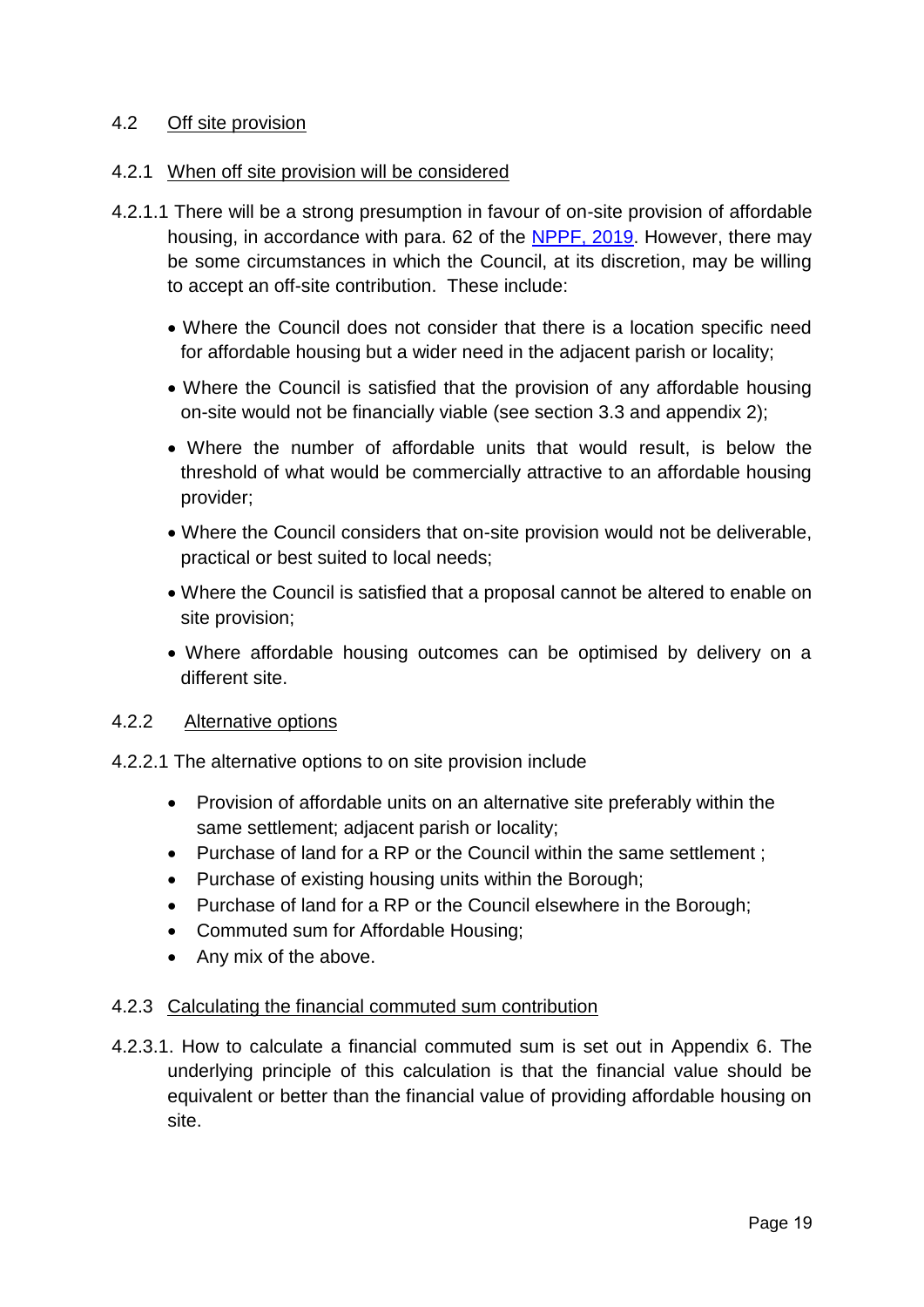#### 4.2.4 Enabling fee

4.2.4.1 An enabling fee will need to be paid with all commuted sum payments. The enabling fee is to reflect the Council's resources required in enabling an affordable home to be built on an alternative site. Finding sites for affordable homes is not straightforward and involves Council staff contributing a lot of time and effort in finding suitable sites and working up development proposals. Such activity is known as enabling activity. The fee amount will be determined on a site by site basis.

#### 4.2.5 How the commuted sum will be paid (phased payments)

- 4.2.5.1 The timing of payments is negotiable but will typically be expected in the following tranches:
	- 50% at commencement:
	- 50% before the occupation of the penultimate dwelling or 100% prior to occupation where this is one in the same;
	- For all developments 100% of the enabling fee shall be paid at commencement.

#### 4.2.6 How the money will be spent

- 4.2.6.1 When financial contributions are received, these will be spent on the provision of affordable housing through a range of mechanisms, including:
	- the Council's own programme for building affordable homes;
	- any development company that may be formed by the Council;
	- acquisition of land for affordable housing;
	- to offset the cost of any land being provided by the Council which might otherwise be sold on the open market;
	- purchase of second hand units for use as affordable housing;
	- grant aid to RPs to help them provide affordable housing in the Borough.
- 4.2.6.2 Through the Authority Monitoring Report, the Council will report annually on the monies that it has received, what has been spent and on what things

#### 4.3 Serviced plots

4.3.1 The Council's overarching preference is for the delivery of affordable housing as completed dwellings as part of the wider development of a site. However, in some circumstances the Council reserves the right to require the affordable housing obligations to be satisfied on-site through the transfer of a number of serviced plots of land.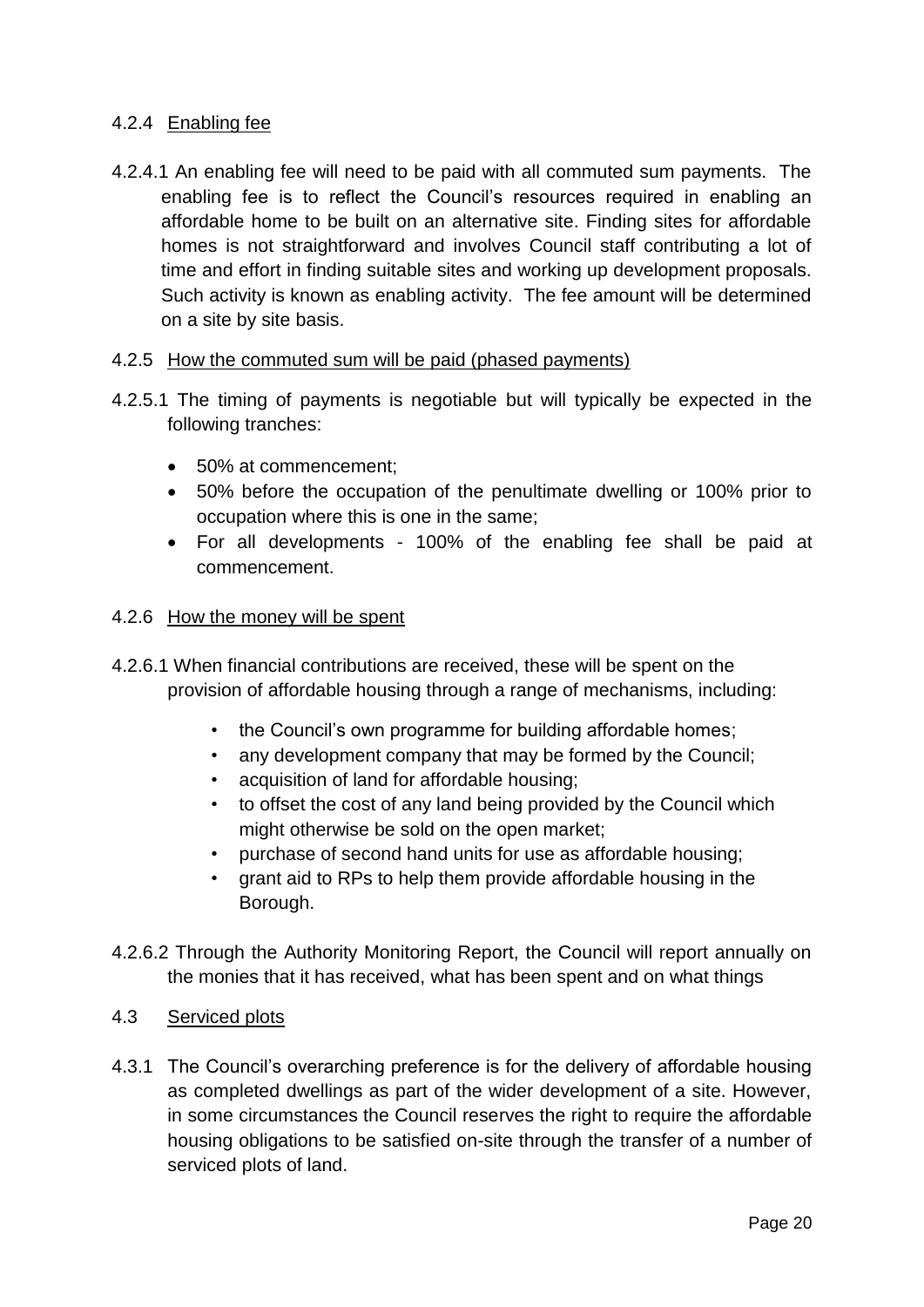- 4.3.2 Where this option is proposed this may assist or resolve viability issues on the site. This would need to be fully evidenced and negotiated. The applicant would be required to identify the plots or provide areas of land sufficient to accommodate the Council's preferred housing mix.
- 4.3.3 For full or reserved matters applications, developers will be expected to provide details of the specific location of the serviced plots within the site. The Council will usually expect the plots to be in small clusters and the proposed locations for affordable housing will be determined as acceptable or not by the Council as part of the planning process.
- 4.3.4 Serviced land is defined as freehold, cleared and remediated with all services (e.g. gas, electricity, water, sewerage, surface water drainage, lighting etc.), connecting media (eg. telephone and broadband) and infrastructure (e.g. roads to an adoptable standard, footpaths, boundary walls etc.) necessary for development right up to the edge of the land.
- 4.3.5 There must be no legal, physical or financial barriers to the servicing of the land by the developer constructing the affordable housing or ongoing commuted payments for the off-site maintenance of infrastructure.

#### 4.4. Older Persons, specialist, extra care and supported housing

- 4.4.1 As well as general needs affordable housing; the Council is also required to meet the needs of some groups who require specialist forms of housing. Examples include fully adapted accommodation for wheelchair users, housing for older people and supported housing for people with learning disabilities.
- 4.4.2 Housing needs and demographic data indicate an increasing requirement for housing suitable for older people, including those with physical disabilities. To meet the varying needs of older people across the Borough; housing across all tenures needs to be developed. Many older people wish to remain in their own home, rather than moving to residential care homes, nursing homes and other institutional residential settings.

#### 4.4.3 Housing for older people

- 4.4.3.1 Schemes which provide self-contained housing for older people with an age restriction, for example retirement apartments, will be required to contribute towards affordable housing, as are other forms of C3 residential dwellings.
- 4.4.3.2 The Council reserves the right to seek on-site provision in the first instance. However, such developments may not be best suited or viable for on-site affordable homes owing to such factors as high service charges, management arrangements, communal facilities, and the age specific nature of the accommodation. Proposals can also be less viable than standard open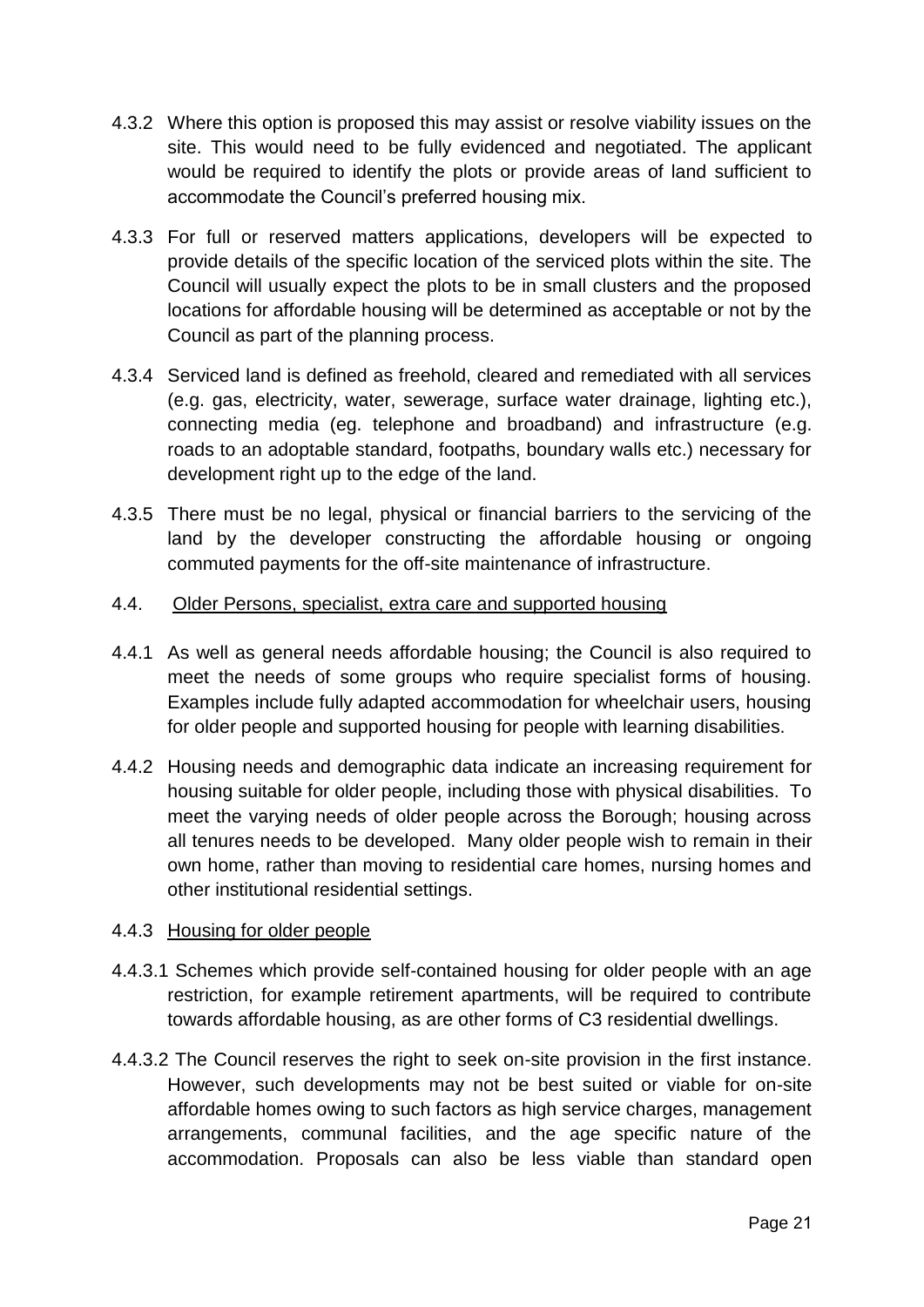market dwellings due to higher costs associated with the provision of communal facilities.

4.4.3.3 The Council, at its discretion, will negotiate off-site contributions from retirement schemes to put towards affordable housing provision elsewhere. For example, to upgrade the existing affordable older persons housing stock. The commuted sums calculation will be used (see Appendix 6).

#### 4.4.4 Specialist housing

- 4.4.4.1 Specialist housing may be in the form of housing schemes where dwellings are provided together with additional communal space and facilities or selfcontained general needs dwellings provided to 'lifetime homes' or full wheelchair accessibility standards. The form and level of provision will vary through negotiation.
- 4.4.4.2 Proposals for types of specialist and age-targeted housing, for example sheltered or extra care type accommodation, will typically be subject to affordable housing requirements, where they fall within C3 use class (rather than C2 use class) and characterised by the following:
	- Individual self-contained units of accommodation
	- Individual occupancy rights as a tenant or leaseholder
	- Provision of housing management services to all residents
	- Communal facilities within the development
	- Access to 24 hour care and support services available to meet the needs of the individual resident.
- 4.4.5 Extra care and supported housing
- 4.4.5.1 The terms 'extra care housing' or 'supported housing' have become widely used and adopted as the generic term for purpose designed, self-contained, housing for older and disabled people with integrated on-site care and support. The Council supports the development of extra care schemes and supported housing for specific needs or age groups.
- 4.4.5.2 Where justified by need, the Council may seek an element of affordable housing provision in the form of supported housing (where dwellings may be provided together with additional communal space and facilities) or homes provided to lifetime homes or full wheelchair accessibility standards.
- 4.4.5.3 However, the high revenue costs of funding care and support can make the financial viability and delivery of such proposals challenging. In the case of affordable housing, the views of Leicestershire County Council Adult Social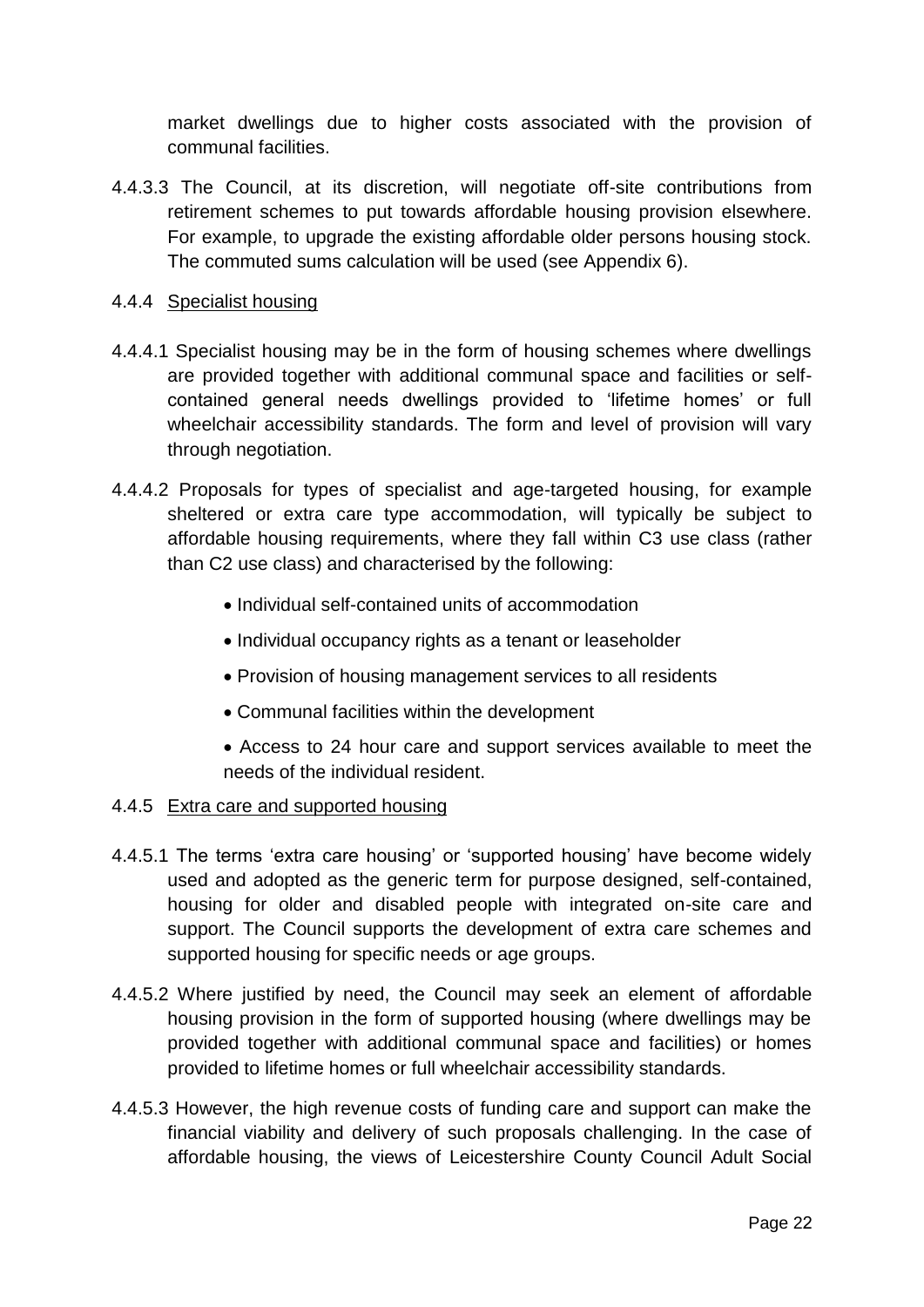Care Service will be sought. This will typically require the applicant to demonstrate how the care element will be provided and sustained.

- 4.4.5.4 Where affordable housing provision is required for Older People, Specialist, Extra Care and Supported Housing, the Local Plan target percentages will be the starting point for the amount of affordable housing to be provided. Each proposal will be determined on a case by case basis, taking viability into consideration, the level of care proposed, the model of supported housing involved and affordability. The mix of affordable tenures will vary through negotiation on the basis of local need. To ascertain up to date housing need specifically for these types of accommodation, the Melton Borough Housing Needs Study, 2016 (or any subsequent revisions to this) will be used and liaison with Leicester County Council on housing need.
- 4.4.5.5 Design and layout should ensure that facilities and amenities within any development are accessible to all the occupants. The Council will encourage all proposals to adhere to Housing our Ageing Population: Panel for Innovation (HAPPI) design principles.

# **5. SPD Monitoring and Review**

- 5.1 The Local Plan and this SPD were informed by the [Leicester and](https://docs.wixstatic.com/ugd/d246bd_fcf0b00c54f8428a919577e9042f3e8a.pdf) [Leicestershire Housing and Economic Development Needs Assessment](https://docs.wixstatic.com/ugd/d246bd_fcf0b00c54f8428a919577e9042f3e8a.pdf) [\(HEDNA\)](https://docs.wixstatic.com/ugd/d246bd_fcf0b00c54f8428a919577e9042f3e8a.pdf), Jan 2017 and the [Revised Local Plan Community Infrastructure](https://docs.wixstatic.com/ugd/d246bd_e40b14c357644f1b8a7887577953b2a2.pdf) [Levy Viability Study,](https://docs.wixstatic.com/ugd/d246bd_e40b14c357644f1b8a7887577953b2a2.pdf) May 2017. These two pieces of evidence cannot predict the future of the housing market and were based on the latest prices and costs for the analysis, and data around housing needs.
- 5.2 It will therefore be necessary for this SPD to be reviewed over time to take account of any significant changes in identified needs and the viability of affordable housing delivery. The Council recognises that it will need to monitor changes in values and costs as they affect viability and use the information to assess if the SPD needs to be reviewed. The SPD will be reviewed if there is a significant change to viability (evidenced through, for example, viability assessments; an updated HEDNA or similar report is prepared) relating to the following 3 key indicators:
	- House prices –data which includes second hand as well as new properties and provides a robust indicator of price trends.
	- Build costs benchmark build costs and relevant Building Cost Information Service (BCIS) index.
	- Affordable rents Local Housing Allowance (LHA) data.